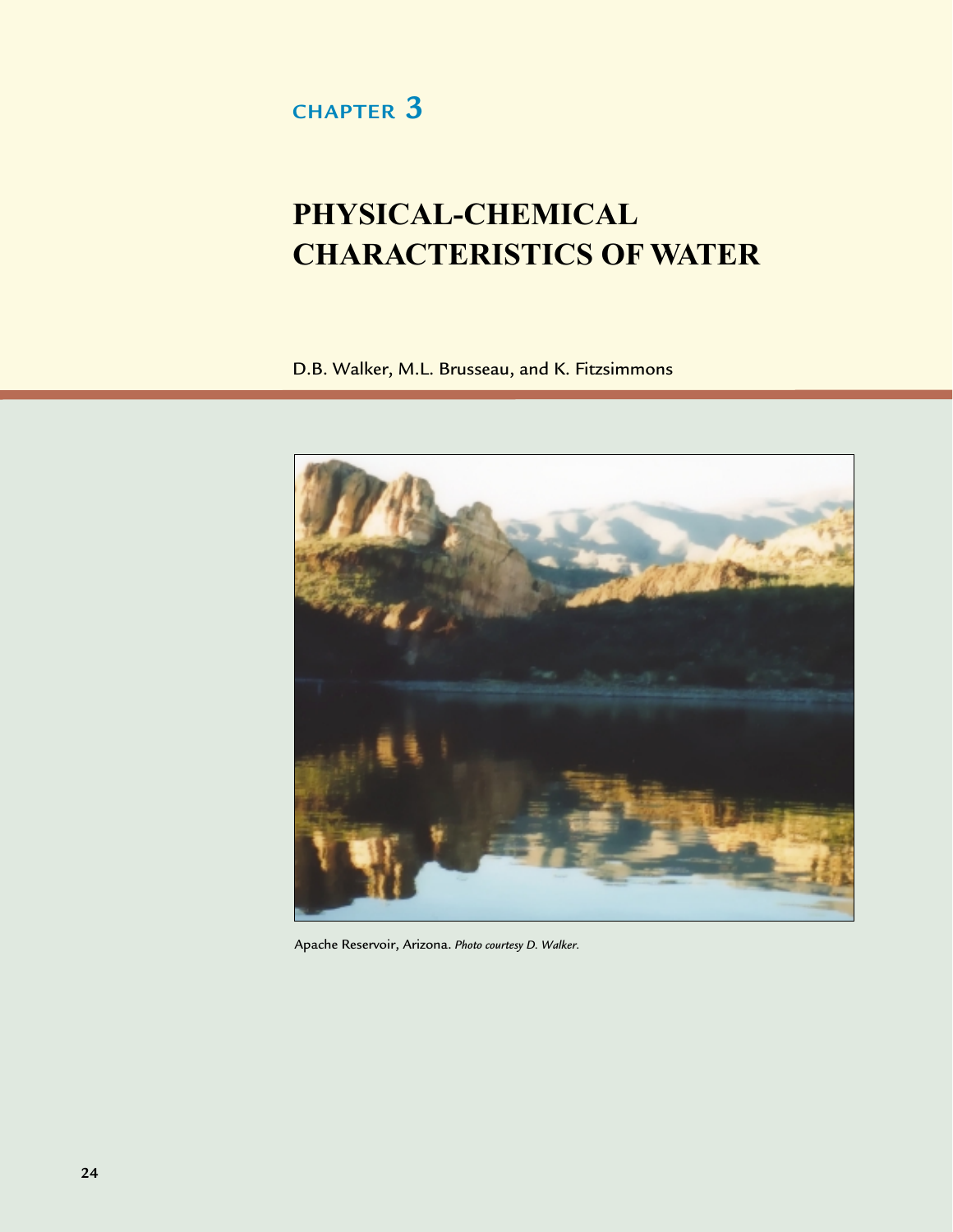#### **3.1 THE WATERY PLANET**

#### **3.1.1 Distribution**

Ninety seven per cent of water on the Earth is marine (saltwater), while only 3% is freshwater (Figure 3.1). With regard to the freshwater, 79% is stored in polar ice caps and mountain glaciers, 20% is stored in aquifers or soil moisture, and 1% is surface water (primarily lakes and rivers). An estimated  $110,000 \text{ km}^3$  of rain, snow, and ice falls annually on land surfaces, and this is what replenishes fresh water resources. Possible effects of global warming, combined with continued increases in human population and economic development are resulting in critical concern for the future sustainability of freshwater resources.

The limited supplies of surface waters and groundwater receive significant amounts of the pollutants generated by humans. Lakes across the planet have an average retention time of 100 years, meaning it takes 100 years to replace that volume of water. Rivers, on the other hand, have a much shorter retention time. The relatively long retention time in lakes highlights the danger of introducing pollutants that will be present for a long time (*i.e.*, they are "environmentally persistent"). The short retention time in rivers means that pollutants are transferred rapidly to other areas such as groundwater or oceans. The retention time of groundwater is measured in hundreds if not thousands of years. In the groundwater environment, persistent pollutants may remain intact for extremely long periods because of constraints to transformation. The characteristics of groundwater are described in Section 3.10. Pollution of groundwater and surface water is discussed in Chapters 17 and 18, respectively.

Pollutants in the ocean may be introduced into the food chain by filter-feeding organisms or possibly may be sequestered in cold, deep basins where they are resistant to degradation by natural processes. Much of the world's population inhabits coastal areas, making oceans especially



**Figure 3.1** Distribution of the world's water (http://earth.rice. edu/mtpe/hydro/hydrosphere/hot/freshwater/0water\_chart.html)



**Figure 3.2** The hydrologic cycle. (http://www.ec.gc.ca/water/en/ nature/prop/e\_cycle.htm)

vulnerable to pollutants introduced directly or from surface water and groundwater drainage.

## **3.1.2 The Hydrologic Cycle**

Water covers much more of earth's surface than does land. The continual movement of water across the earth due to evaporation, condensation, or precipitation is called the hydrologic cycle (Figure 3.2). The consistency of this cycle has taken millennia to establish, but can be greatly altered by human activities including global warming, desertification, or excessive groundwater pumping. Water, in its constantly changing and various forms, has been and continues to be an important factor driving evolutionary processes in all living things.

Evaporating water moderates temperature; clouds and water vapor protect us from various forms of radiation; and precipitation spreads water to all regions of the globe, allowing life to flourish from the highest peaks to the deepest caves. Solar energy drives evaporation from open water surfaces as well as soil and plants. Air currents distribute this vaporized water around the globe. Cloud formation, condensation, and precipitation are functions of cooling. When vaporized, water cools to a certain temperature, condensation occurs, and often results in precipitation to the earth's surface. Once back on the surface of the earth, whether on land or water, solar energy then continues the cycle. The latent heat of water (the energy that is required or released as water changes states) serves to moderate global temperatures, maintaining them in a range suitable for humans and other living organisms.

Some processes involved with the hydrologic cycle aid in purifying water of the various contaminants accumulated during its cycling. For instance, precipitation reaching the soil will allow weak acids absorbed from air to react with various minerals and neutralize the acids. Suspended sediments entrained through erosion and runoff will settle out as the water loses velocity in ponds or lakes. Other solids will be filtered out as water percolates through soil and vadose zones and ultimately to an aquifer. Many organic compounds will be degraded by bacteria in soil or sediments.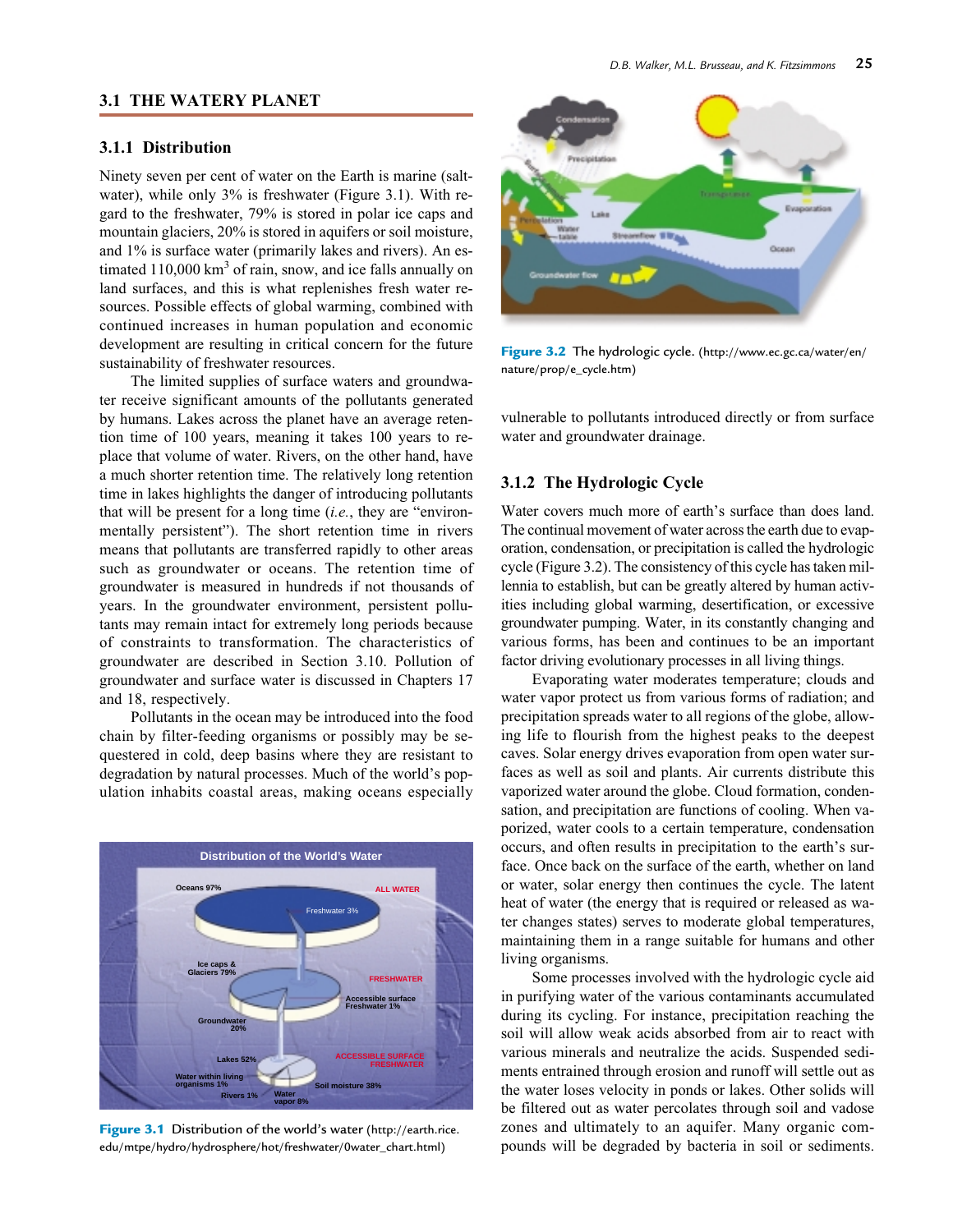Salts and other dissolved solids will be left behind as water evaporates and returns to a gaseous phase or freezes into a solid phase (ice). These processes maintained water quality of varying degrees before human impacts on the environment; however, the current scale of these impacts often tends to overwhelm the ability of natural systems to cleanse water through the hydrologic cycle. Further, we have introduced many compounds that are resistant to normal removal or degradation processes (Chapters 16–18).

#### **3.2 UNIQUE PROPERTIES OF WATER**

#### **3.2.1 Structure and Polarity**

Water is an unusual molecule in that the structure of two hydrogen atoms and one oxygen atom provides several characteristics that make it a universal solvent. First is the fact that the two hydrogen atoms, situated on one side of the oxygen atom, carry positive charges, while the oxygen atom retains a negative charge (Figure 3.3).

This induced polarity allows water molecules to attract both positive and negative ions to the respective poles of the molecule. It also causes water molecules to attract one another. This contributes to the viscosity of water and to the alignment that water molecules will take when temperatures decrease to the point of ice formation. The fact that water becomes less dense in its solid state, compared to its liquid state, is yet another unusual characteristic. Because of this, ice floats and insulates deeper water. This is critical to maintaining deep bodies of liquid waters on Earth rather than a thin layer of water on top of an increasingly deep bed of solid ice.

The bipolar nature of water and its attraction to other polar compounds makes it an easy conduit for the dissolution and transport for any number of pollutants. Because so many materials dissolve so completely in water, their removal from water is often difficult.



**Figure 3.3** Structure and charge distribution of water. (http:// faculty.uca.edu/~benw/biol/400/notes32.htm)

#### **3.2.2 Thermal Properties**

Water has unique thermal properties that enable it to exist in three different states: vapor; solid; and liquid under environmentally relevant conditions. Changes in each phase have certain terminology, depending upon state changes, as described below:

*Condensation*: vapor  $\rightarrow$  liquid *Evaporation:* liquid → vapor *Freezing:* liquid  $\rightarrow$  solid  $Melting: solid \rightarrow liquid$ *Sublimation:* solid → vapor *Frost Formation:* vapor → solid

Most liquids contract with decreasing temperature. This contraction also makes these liquids denser (*i.e.*, "heavier) as temperature decreases. Water is unique because its density increases only down to approximately 4°C, at which point it starts to be come less dense (Figure 3.4). This is important because without this unique property, icebergs and other solid forms of water would sink to the bottom of the ocean, displacing liquid water as they did so. Also, lakes and ponds would freeze from the bottom up with the same effect.

The **specific heat** of water is the amount of energy required to raise one gram of water, one degree C, and is usually expressed as *joules per gram-degree Celsius* (J  $g^{-1}$ °C<sup>-1</sup>). Specific heat values for the different phases of water are given below.

| <b>PHASE</b> | $J G^{-1} °C^{-1}$ |
|--------------|--------------------|
| Vapor        | 2.02               |
| Liquid       | 4.18               |
| Solid        | 2.06               |
|              |                    |

The **latent heat of fusion** is the amount of energy required to change 1 gram of ice, at its melting point temperature, to liquid. It is considered "latent" because there is no temperature change associated with this energy transfer, only a change in phase. The heat of fusion for water is  $-333$  $J g^{-1} {}^{\circ}C^{-1}$ 

The energy required for the phase changes of water are given in Table 3.1.

Earth is unique because it contains the necessary temperatures and pressures for all three states of water to exist. Water, under the correct combination of temperature and pressure, is capable of existing in all three states (solid, liquid, and vapor) simultaneously and in equilibrium. This is referred to as the *triple point*, where infinitesimally small increases or decreases in either pressure or temperature will cause water to be either a liquid, solid, or gas. Specifically, the triple point of water exists at a temperature and pressure of 273.16 Kelvin (0.0098°C) and 611.73 pascals (0.00603 atm) respectively. Figure 3.5 shows that decreasing temperature and increasing pressure causes water to pass directly from a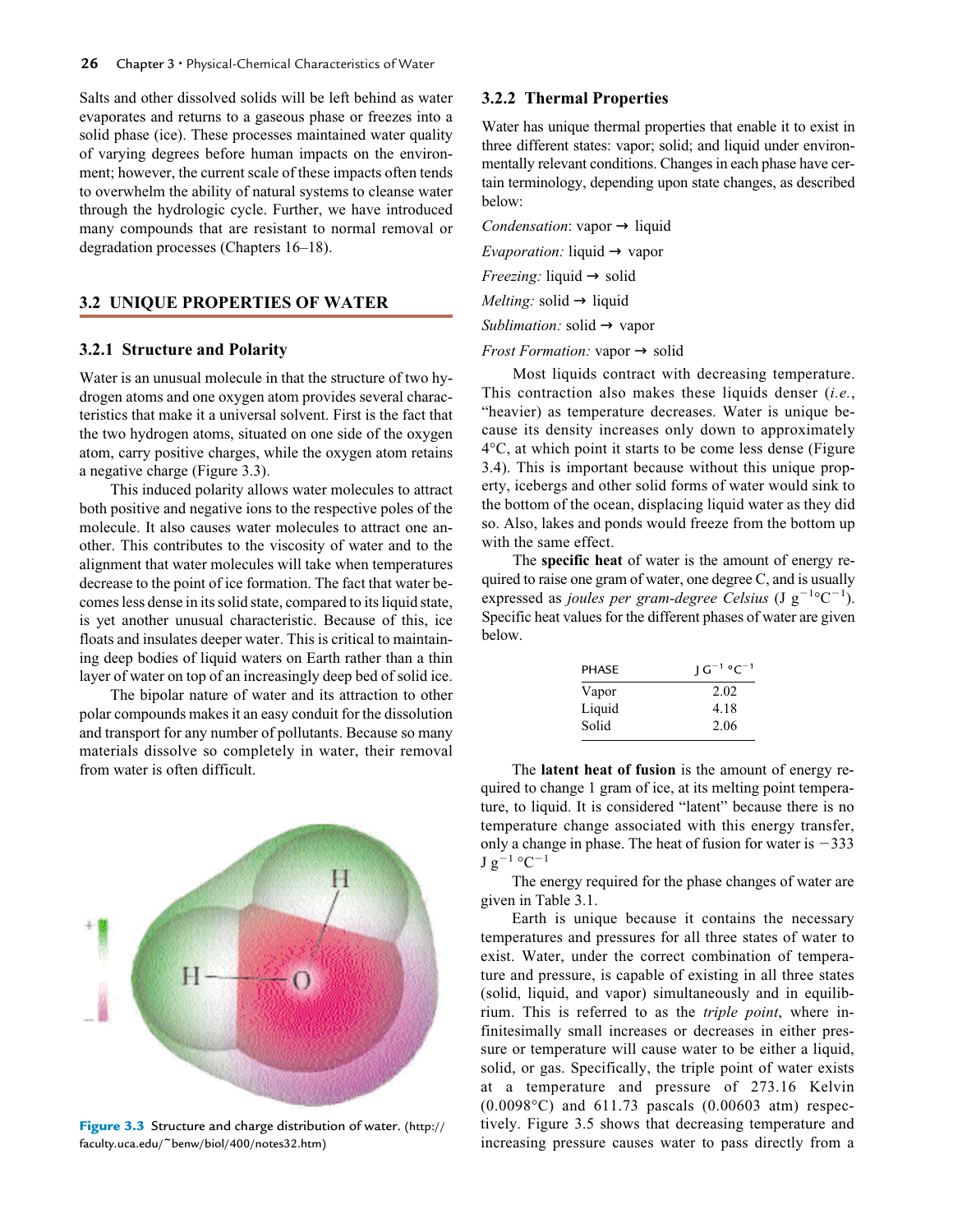



gas to a solid. At pressures higher than the triple point, increasing temperature causes solid water (ice) to transform into liquid and eventually gas (vapor). Liquid water cannot exist in pressures lower than the triple point and ice instantaneously becomes steam with increasing temperature. This process is known as sublimation.

#### **3.3 MECHANICAL PROPERTIES**

## **3.3.1 Interception, Evaporation, Infiltration, Runoff**

Precipitation in a nonpolluted environment provides a fairly pure form of water. However, today precipitation may absorb pollutant gases in the environment to form acid rain (see also Chapter 23). Precipitation can also pick up fine particulates that were suspended in the air. As the forms of precipitation reach the surface, they are likely to fall upon and be intercepted by various types of vegetation. In many regions, much of the precipitation may settle in or on trees, shrubs, or grasses and never actually reach the ground. In others, the plants may slow the rate of fall of raindrops, break them into smaller drops, or channel them more gently to the surface. Interception leads to several factors that impact the water and its role with later pollution events. First, the water

**TABLE 3.1 Phase changes of water.**

| <b>PROCESS</b> | <b>FROM</b> | TO.        | <b>ENERGY GAINED OR</b><br>LOST $(J g^{-1} °C^{-1})$ |
|----------------|-------------|------------|------------------------------------------------------|
| Condensation   | Vapor       | Liquid     | 2500                                                 |
| Deposition     | Vapor       | <b>Ice</b> | 2833                                                 |
| Evaporation    | Liquid      | Vapor      | $-2500$                                              |
| Freezing       | Liquid      | <b>Ice</b> | 333                                                  |
| Melting        | Ice         | Liquid     | $-333$                                               |
| Sublimation    | Ice         | Vapor      | 2833                                                 |

may evaporate directly from the plant, never reaching the soil. Second, it may entrain materials settled on the plant surfaces. Third, by slowing the momentum and reducing the energy of falling rain, physical impacts on the soil and resulting erosion may be reduced.

Certain anthropogenic land use practices or natural events can lead to decreases in interception and subsequent increases in sediment suspended within water. Often, sediment may have other pollutants attached to it thereby polluting the water as well. Certain mining practices, if not re-vegetated, can result in increased erosion resulting in contamination of streams. Natural events, such as wildfires, can also result in substantial erosion and contamination of downstream areas (see also Chapter 16).

Evaporation of water is another crucial part of the hydrologic cycle. The rate of evaporation from a body of



Figure 3.5 Phase diagram of the triple point of water. (http:// www.sv.vt.edu/classes/MSE2094\_NoteBook/96ClassProj/pics/trip\_pt1)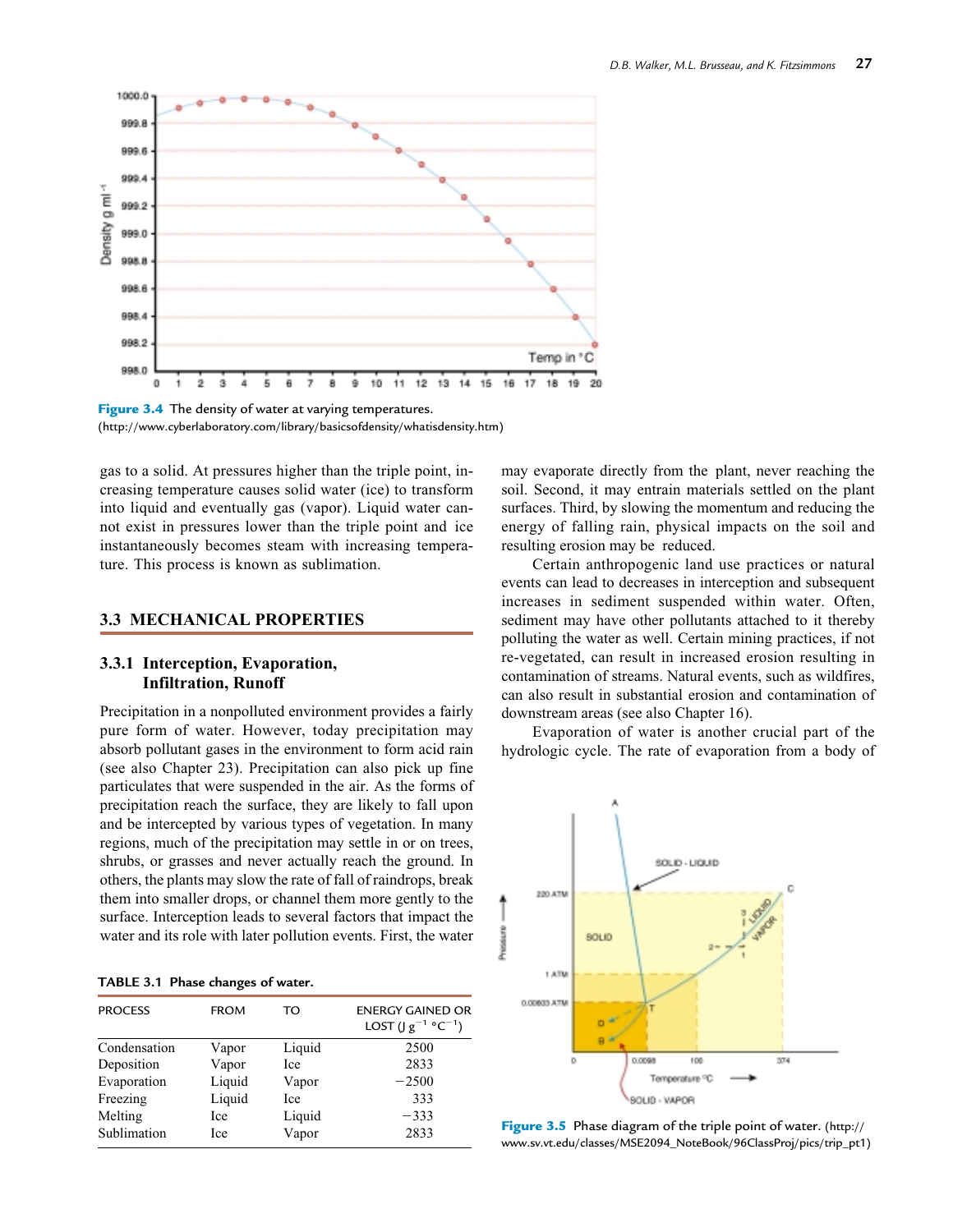

**Figure 3.6** This satellite image is of the Great Salt Lake in Utah. This is the largest lake in the U.S. west of the Mississippi River covering some 1,700 square miles. It is also 3 to 5 times more saline than the world's oceans. It is a fishless lake with only the most saline-tolerant ("halophytic") organisms capable of surviving. The largest organisms inhabiting its waters are species of brine shrimp and brine flies. (http://ut.water.usgs/gov/greatsaltlake/)

water, or mass of soil, is a function of the relative humidity, temperature, and wind speed. An important subcomponent of evaporation is transpiration, the active transport and evaporation of water from plants. Plants transport nutrients in an aqueous solution and then dispose of the water through their leaves by evaporation. As water evaporates, it leaves a concentrated amount of compounds that were formerly dissolved in that water. This applies to nutrients left in plants, as well as to pollutants that were introduced with the water.

Water that is not contained in oceans is often referred to as "freshwater," implying that it is not saline. This is not always the case, and some inland waters can be much more saline than the world's oceans. This is especially true in arid environments or enclosed basins that have limited or no drainage. Often, salinity in inland waters reaches such high levels that it supports little, if any, life. Salinity in inland waters, and in the world's oceans, is largely a result of evaporation. As water is vaporized and once again enters the hydrologic cycle, salts accumulate on the earth's surface, and in lieu of adequate dilution and flushing, can often make water increasingly saline (Figure 3.6).

Precipitation that reaches the soil surface either infiltrates the ground or runs off the surface. Human uses of water also deliver enormous amounts of water onto soils or human-made structures that can either infiltrate or contribute to run-off.

This is a major source of pollutants introduced into the environment. The infiltration rate of water into the ground is an important measure used to determine how foundations and sewer systems are designed, how irrigation water should be applied, and how pollutants may migrate to a water supply.

How water runs off of surfaces is also a matter of interest to hydrology, fisheries, aquatic biology, and pollution science. Not only are pollutants entrained in flowing water, but erosion and flooding can also occur. Studies of run off and surface flow focus upon the amounts of soil and pollutants that are transported and their eventual fate as they arrive into lakes or streams.

## **3.4 THE UNIVERSAL SOLVENT**

One of the most unique properties of water is its ability to dissolve other substances. It is this ability that can lead to large-scale landscape transformations (Figure 3.7), and the



**Figure 3.7** The Grand Canyon of the Colorado River was formed by the dissolution and erosion of material over eons. Historically, most of this material was deposited in the Gulf of California. With the construction of large dams along the course of the Colorado River, most of this material is now deposited in storage reservoirs. (http://www.kaibab.org/tr961/lg961110.jpg)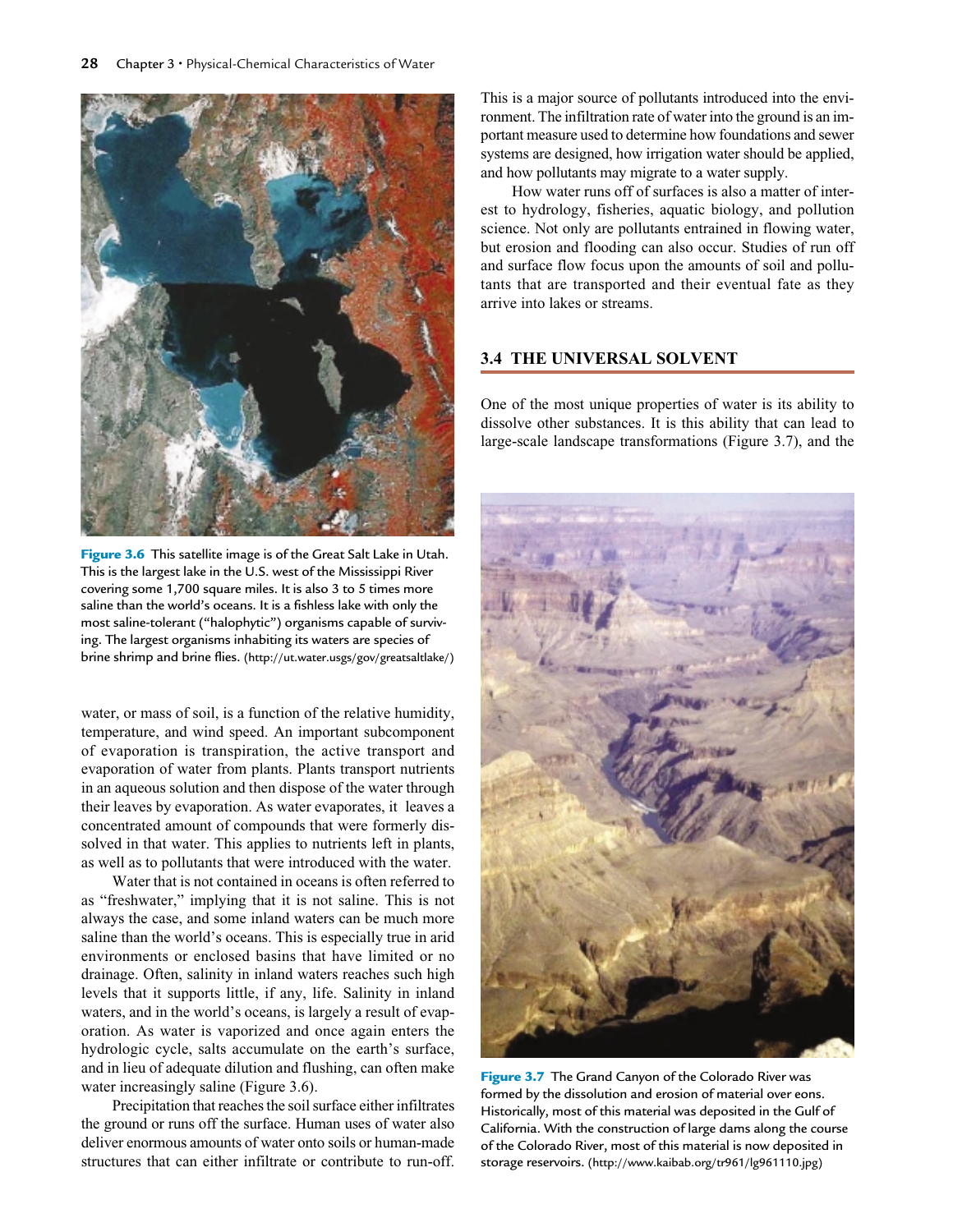**TABLE 3.2 Examples of typical concentrations of solutes in water.**

| Percent   |                         | parts per hundred  | $10^2$          |
|-----------|-------------------------|--------------------|-----------------|
| Milligram | $mgL^{-1}$              | parts per million  | 10 <sup>6</sup> |
| Microgram | $\mu$ g L <sup>-1</sup> | parts per billion  | $10^{9}$        |
| Nanogram  | $ng L^{-1}$             | parts per trillion | $10^{12}$       |

ability to carry contaminants relatively long distances. If it were not for the various substances dissolved in water, an organism's cells would quickly be deprived of essential nutrients, salts, and gasses, leading to eventual death. The dissolution of materials in water has shaped the nature of all living creatures on the planet.

#### **3.4.1 Concentration Terminology**

It is important to quantify the amount of material dissolved in water. Quantification require a range of values so that we can determine high versus low concentrations for a given constituent. The values are always expressed as a ratio of solute to water (Table 3.2). The importance of very small concentrations should never be underestimated. This is especially true in toxicological studies where very small concentrations can lead to toxic impacts on organisms (Chapter 13).

There are two major expressions in concentration terminology.

- Mass/mass. An example would be parts per million (ppm), which equals parts of solution/parts of material  $\times$  10<sup>6</sup>.
- Mass/volume. An example would be milligrams/liter  $(mg L^{-1})$ , which equals milligrams of dissolved solid(s)/liter of solution.

Most of the time, mg  $L^{-1}$  and ppm will be the same number. Their relationship is that the specific gravity of solution  $\times$  ppm = mg L<sup>-1</sup>. Note that this same relationship holds true when using other concentrations such as parts per billion (ppb) and  $\mu$ g L<sup>-1</sup> or parts per trillion and ng L<sup>-1</sup>.

To calculate this we assume the following:

- Water weighs 8.33 pounds<sup> $-1$ </sup> gallon.
- There are 7.5 gallons  $ft^{-3}$  and this therefore weighs 62.43 pounds.
- One acre foot  $= 43,560 \text{ ft}^3$
- So, 43,560 ft<sup>3</sup>  $\times$  62.42 pounds ft<sup>-3</sup> = 2,718,144 pounds of solution.
- Therefore, 2,718,144  $\times$  0.000023 (or 23 ppm) = 62.5 pounds of Na and 2,718,144  $\times$  0.000035 (or 35 ppm) = 95.1 pounds of Cl.
- 62.5 (Na) + 95.1 (Cl) = 157.7 pounds of NaCl.

Now that the farmer knows how much is in one acre foot, if the rate of water flow onto his crops is known, he can calculate an accumulation rate. For instance, let's say the farmer wants to know how many tons  $day^{-1}$  and tons year<sup>-1</sup> of NaCl flow onto his crops and into his soil if the flow is held constant at 2 ft<sup>3</sup> second<sup>-1</sup> (commonly written as cfs for "cubic feet per second").

- 2.0 cfs 3600 sec hour<sup>-1</sup>  $\times$  24 hr day<sup>-1</sup>  $\times$  62.4 pounds ft<sup>-3</sup>  $\times$  0.000058 (58 ppm) = 625 pounds NaCl day<sup>-1</sup>.
- 2000 pounds ton<sup>-1</sup> divided by 625 pounds = 0.313 tons NaCl day $^{-1}$ .
- 0.313 tons/day  $\times$  365 days/year = 114 tons NaCl year<sup>-1</sup>.

#### **3.4.2. Oxygen and Other Gases in Water**

Just like terrestrial counterparts, aquatic organisms (other than anaerobic microbes) need dissolved oxygen and other gases in order to survive. Additionally, the world's oceans "absorb" an estimated  $\frac{1}{4}$  to  $\frac{1}{3}$  of carbon dioxide emitted by human activity. If it were not for the ocean's ability to absorb carbon dioxide, an important greenhouse gas, global warming would proceed at an unprecedented rate (see also Chapter 24). The amount of gas that an aqueous solution can hold is dependent upon several variables, the most important of which is atmospheric pressure. Simply stated, increasing

## *EXAMPLE CALCULATION 3.1*

#### *Using Concentration*

Knowing the concentrations of constituents in water has many utilitarian uses. For example, a farmer may want to know how much salt will accumulate in the soil on his property when using water where both sodium (Na) and chloride (Cl) concentrations are known.

- Suppose the water contained 35 ppm Cl and 23 pm Na (*i.e.*, 58 ppm NaCl).
- How many pounds of Na, Cl, and NaCl are contained in an acre foot of water? (1 acre foot  $= 1$  acre of land with a water depth of 1 foot).

#### **INFORMATION BOX 3.1**

#### **Examples of Why Small Numbers are Important**

- $\cdot$  An AIDS virus is only 10 $^{-8}$  meters in size, or 0.00001 mm, yet it only takes one virus to have potentially devastating effects on the human immune system.
- From *Science*, 20 February 1991:

"In the end, after all the antibaryons had been consumed, one odd baryon out of 10 billion was left over. It was this tiny remnant that gave rise to all the planets, stars, and galaxies."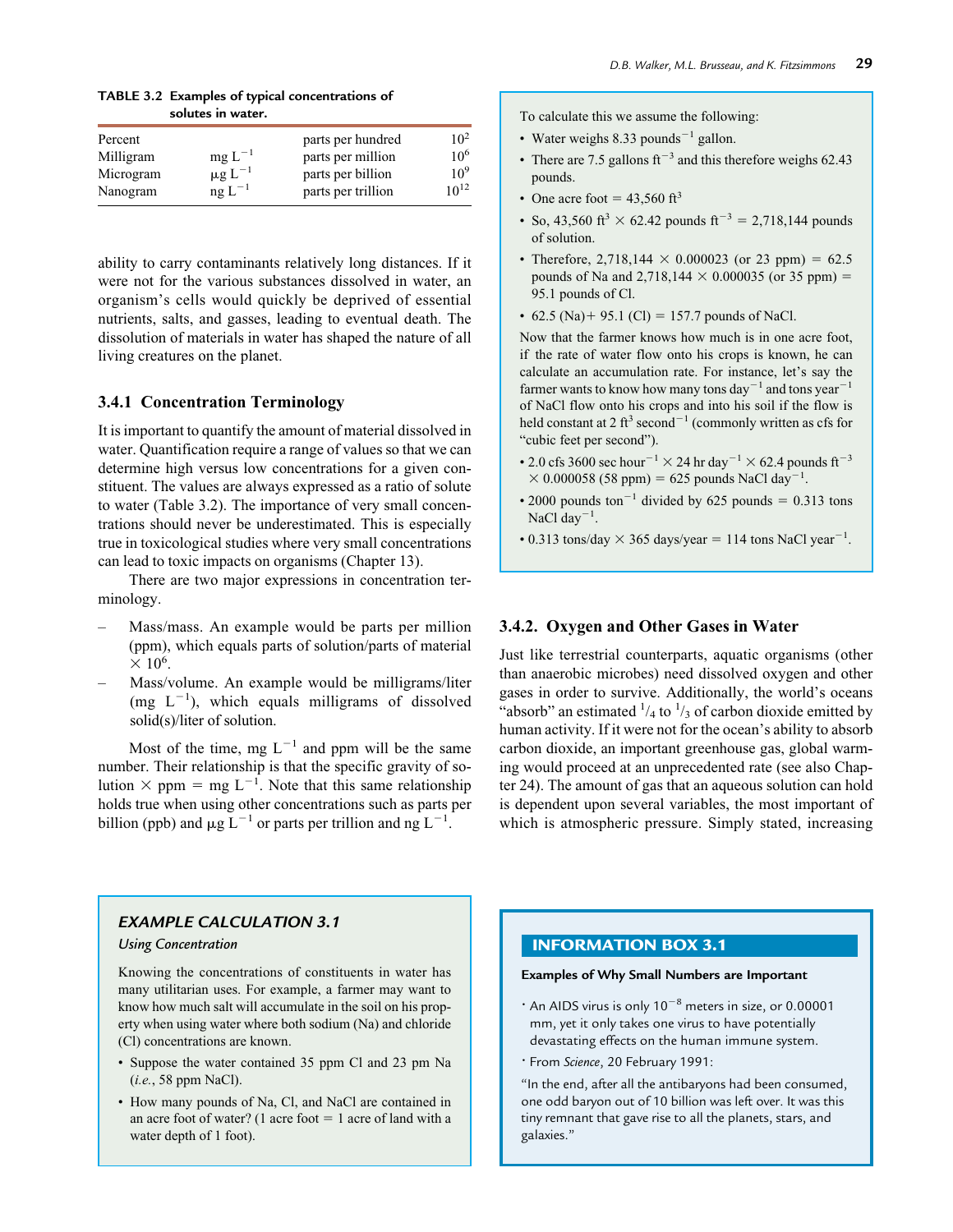

**Figure 3.8** The solubility of oxygen in water under different atmospheric pressures.

atmospheric pressure causes a greater amount of gas to go into solution at a given temperature (Figure 3.8). Generally, increasing water temperature will result in an increased solubility of gas. This constant is otherwise known as "Henry's Law" and is written as:

$$
\rho = K'_{c} c \tag{Eq. 3.1}
$$

- $\rho$  = partial pressure of the gas in mmHg
- $c =$  concentration of gas in mmoles, mL, or mg  $L^{-1}$  at a constant temp
- $K_c'$  = the solubility factor, different for each gas

The constant  $K_c$  is specific for every gas and solute at a given temperature (see also Chapter 7). There is a direct, linear relationship between the partial pressure and the concentration of gas in solution. For example, if the partial pressure is increased by  $\frac{1}{4}$ , the concentration of gas in solution is increased by  $\frac{1}{4}$  and so on. This is because the number of collisions of gas molecules on the surface of the solute (water in this case) is directly proportional to increases or decreases in partial pressure. Since the concentration: pressure ratio remains the same, we can predict the concentration of gas in water under differing partial pressures.

This relationship can be written as:  
\n
$$
\frac{\text{Concentration1}}{\text{Pressure1}} = \frac{\text{Concentration2}}{\text{Pressure2}}
$$

For example, 1 liter of water under 1 atmosphere of pressure, will contain 0.0404 grams of oxygen. What will the concentration of oxygen be if the partial pressure is increased to 15 atmospheres?

C1 = 0.0404 g O<sub>2</sub>/1 liter solution  
\nP1 = 1 atm  
\nP2 = 15 atm  
\nC2 = ?  
\n
$$
\frac{.0404 g O2}{1 atm} = \frac{C2}{15 atm}
$$
\nC2 = (15 atm) (0.0404 g O<sub>2</sub> per 1 liter/1 atm)  
\nC2 = 0.606 g O<sub>2</sub>

In any body of water, there are sources and sinks of dissolved oxygen. Sources include atmospheric re-aeration through turbulence; ripples and waves; and dams and waterfalls. Another potential source of dissolved oxygen is photosynthesis primarily by algae or submersed aquatic

vegetation. During photosynthesis, plants convert  $CO<sub>2</sub>$  into oxygen in the process outlined below.

$$
6CO2 + 12 H2O + Light Energy
$$

$$
\rightarrow C_6H_{12}O_6 + 6O_2 + 6H_2O \quad (Eq. 3.2)
$$

All natural waters also have sinks of dissolved oxygen, which include:

**Sediment Oxygen Demand (SOD):** Due to decomposition of organic material deposited on bottom sediments.

**Biological Oxygen Demand (BOD):** The oxygen required for cellular respiration by microorganisms.

**Chemical Oxygen Demand (COD):** The oxygen required for *all* organic compounds. Note that BOD is a subset of COD.

**Respiration** is the metabolic process by which organic carbon is oxidized to carbon dioxide and water with a net release of energy (see also Chapter 5). Aerobic respiration requires, and therefore consumes, oxygen.

$$
C_6H_{12}O_6 + 6O_2 \rightarrow 6CO_2 + 6H_2O + energy
$$
 (Eq. 3.3)

This is, essentially, the opposite of photosynthesis. In the absence of light, the  $CO<sub>2</sub>$  collected by plants via photosynthesis during the day, is released back into the water at night, resulting in a net loss of dissolved oxygen. Depending upon the amount of nutrients, algae, and available light, this often results in large daily fluctuations in dissolved oxygen levels known as Diel patterns (Figure 3.9).

The implications of dissolved oxygen sinks and sources on aquatic organisms and overall water quality are crucial in determining whether or not a river, lake, or stream is polluted and to what degree. If dissolved oxygen sinks are greater than sources for extended periods of time, it is safe to assume some degree of contamination has occurred. Examples of anthropogenic wastes that can cause dissolved oxygen impairment of receiving waters are sewage (raw and treated, human and nonhuman), agricultural runoff, slaughterhouses, and pulp mills.

### **3.4.3 Carbon Dioxide in Water**

Carbon dioxide only accounts for approximately 0.033% of the gases in earth's atmosphere, yet is abundant in surface water. The biggest reason for the abundance of carbon dioxide in water is due to its relatively high solubility; almost 30 times that of oxygen. In the atmosphere, carbon dioxide is released when fossil fuels are burned for human uses, and as a result of large worldwide increases in the use of fossil fuels during the last century or so, the amount of carbon dioxide in the atmosphere has steadily increased. Carbon dioxide is currently rising at a rate of approximately 1 mg  $L^{-1}$  year<sup>-1</sup> or about 40% since the beginning of the Industrial Revolution. Since carbon dioxide is a major greenhouse gas, changes in global climate may have long-term environmental consequences (Chapter 24).

At room temperature, carbon dioxide has a solubility in water of 90 ml<sup>3</sup> of carbon dioxide per 100 ml<sup>3</sup> of water.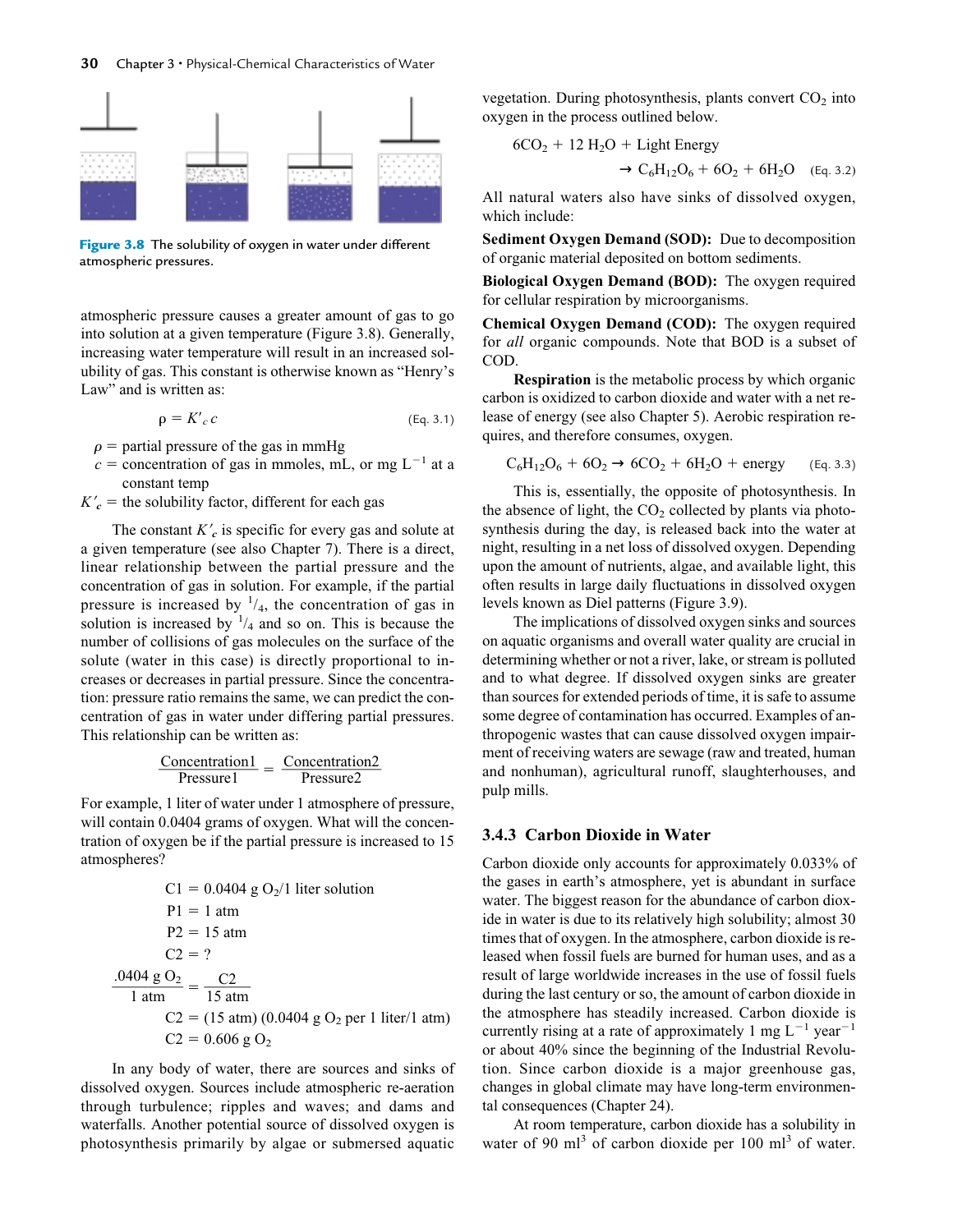



**B**

**Figure 3.9** Diel pattern of temperature and dissolved oxygen in Rio de Flag, an effluent-dominated stream in Flagstaff, Arizona. **A.** Data was collected every 30 minutes over a 24-hour period on 08/12/03. **B.** Profuse growth of attached algae ("periphyton") growing in the stream at the time. Photosynthesis and respiration by these algae likely contributed to the large swings in dissolved oxygen levels within the water over the 24-hour period. Photo courtesy D. Walker.

Carbon dioxide dissociates and exists in several forms in water. First, carbon dioxide can simply dissolve into water going from a gas to an aqueous form. A very small portion of carbon dioxide (less than 1%) dissolved in water is hydrated to form carbonic acid,  $(H_2CO_3)$ . Equilibrium is then established between the dissolved carbon dioxide and carbonic acid.

$$
CO2 + H2O \leftrightarrow H2CO3
$$
 (Eq. 3.4)

Carbonic acid, a very weak acid, is then dissociated in two steps.

$$
\text{H}_2\text{CO}_3 \leftrightarrow \text{H}^+ + \text{HCO}_3^- \tag{Eq. 3.5}
$$

$$
\text{HCO}_3^- \leftrightarrow \text{H}^+ + \text{CO}_3{}^{2-} \tag{Eq. 3.6}
$$

As carbon dioxide is dissolved in water, equilibrium is eventually established with the carbonate ion  $(CO_3^2)$ . Carbonate, being a largely insoluble anion, then reacts with cations in the water, causing these cations to precipitate out of solution. As a result,  $Ca^+$  and  $Mg^2$  often precipitate as carbonates. Calcium carbonate  $(CaCO<sub>3</sub>)$ , otherwise known as limestone, has resulted in large deposits as a result of this process. As limestone is once again dissolved, carbon dioxide is released back into the atmosphere. In addition, several aquatic organisms, such as corals and shelled creatures such as clams, oysters, and scallops, are capable of converting the carbon dioxide in water into calcium carbonate.

Diel fluctuations in oxygen and pH levels can occur during the day in waters where photosynthesis is taking place (see Figure 3.9). Algae and plants convert carbon dioxide into carbohydrates to be used in metabolic processes. In very productive waters, this process can leave bicarbonate or carbonate in excess, leading to increased pH levels. In the absence of adequate light for photosynthesis, respiration predominates, resulting in carbon dioxide once again being restored to the water resulting in decreased pH levels.

Calcium carbonate, while insoluble at neutral to basic pH levels, readily dissolves in acidic conditions. In the initial step, carbonate acts as a base resulting in calcium ions and carbonic acid. In the next step, carbonic acid is dissociated releasing carbon dioxide as a gas.

 $CaCO<sub>3</sub> + 2 H<sup>+</sup> \rightarrow Ca<sup>2+</sup> + H<sub>2</sub>CO<sub>3</sub>$  (Eq. 3.7)

$$
H_2CO_3 \leftrightarrow H_2O + CO_2 \qquad \qquad (\text{Eq. 3.8})
$$

Rain is often slightly acidic due to the dissolution of atmospheric carbon dioxide. Recently, due to the burning of fossil fuels, other gases can also be dissolved in rain resulting in "acid rain." Atmospheric pollutants responsible for acid rain include sulfur dioxide  $(SO<sup>2</sup>)$  and nitrous oxides  $(NO<sub>x</sub>)$ . More than 2/3 of these pollutants come from burning fossil fuels for electrical power generation, and prevailing winds can result in acid rain being deposited far from original source. Acid rain has far-reaching environmental consequences including acidification of lakes and streams, making them uninhabitable by aquatic life; extensive damage to forests, plants, and soil; damage to building materials and automotive finishes; and human health concerns. However an amendment to the Clean Air Act, the **Acid Rain Program**, whose goal is to lower electrical power emissions of the pollutants causing acid rain, shows recent evidence of success, and lakes, rivers, and streams have responded favorably (see also Chapters 4 and 23).

In lieu of any anthropogenic acidification of rain or surface water, conditions often exist that can result in the dissolution of limestone:

 $CO_2 + H_2O + CaCO_3 \leftrightarrow Ca^{2+} + 2 HCO_3$ (Eq. 3.9)

The remaining reaction is a 3-step process:

$$
\mathbf{CaCO_3} \leftrightarrow \mathbf{Ca}^{2+} + \mathbf{CO_3}^{2-} \tag{Eq. 3.10}
$$

$$
CO2 + H2O \leftrightarrow H2CO3
$$
 (Eq. 3.11)

$$
H_2CO_3 + CO_3^{2-} \leftrightarrow 2 \text{ HCO}_3 \qquad \qquad \text{(Eq. 3.12)}
$$

This reaction can result in the formation of caves when naturally acidic rainwater reacts with a subterranean layer of limestone, dissolving the calcium carbonate and forming openings. As slightly acidic water reaches the cave ceiling, the water evaporates and carbon dioxide escapes. It is this reaction that is responsible for the many elaborate formations in cave ecosystems (Figure 3.10).

Total alkalinity is the total concentration of bases, usually carbonate and bicarbonate, in water and is expressed as mg/L of calcium carbonate. Analytically, total alkalinity is expressed as the amount of sulfuric acid needed to bring a so-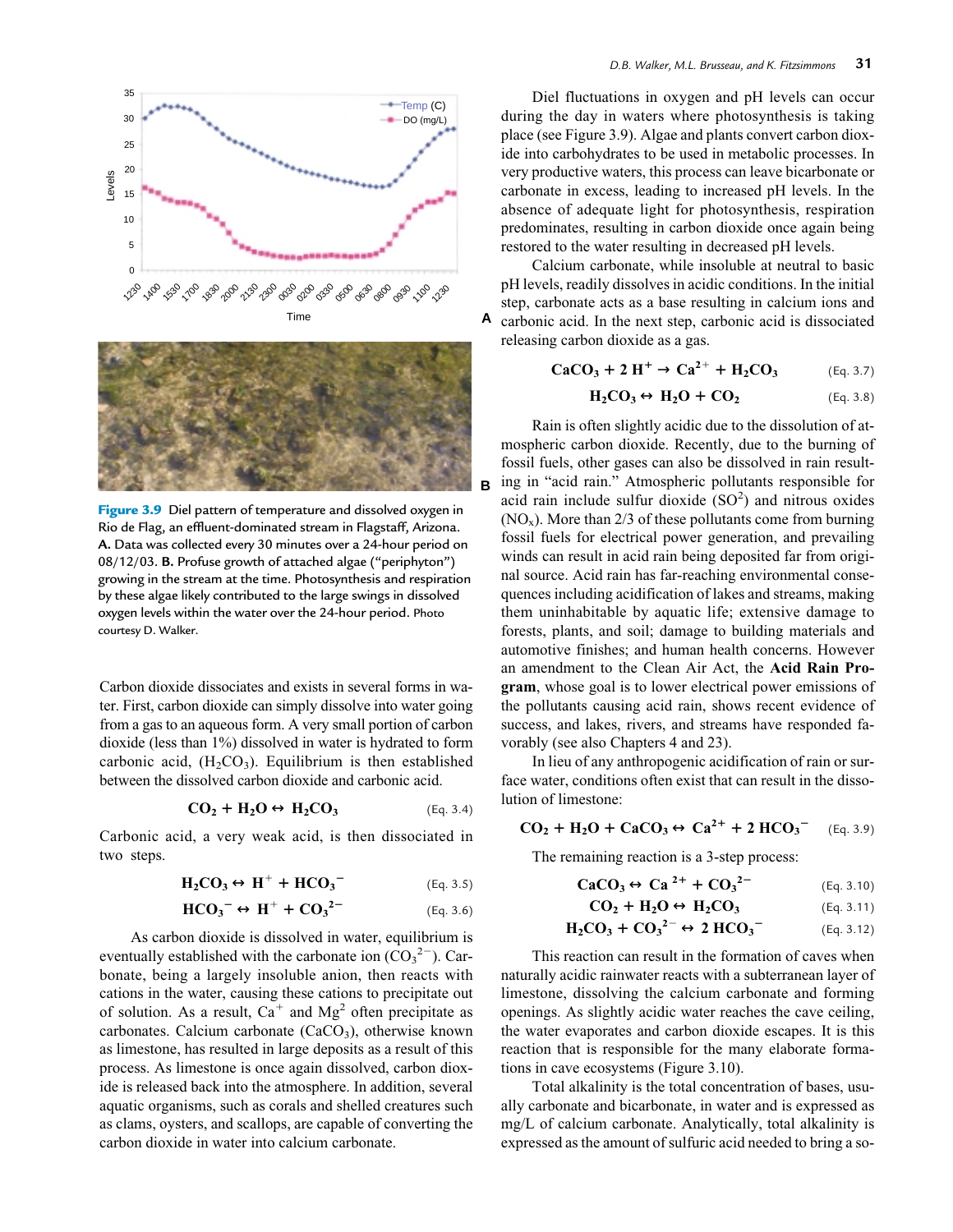

**Figure 3.10** Cave formation in the Big Room, Carlsbad Caverns National Park, New Mexico. (http://www.nps.gov/cave/home.htm)

lution to a pH of 4.2. At this pH, the alkalinity in the solution is "used up," and any further addition of an acid results in drastic decreases in pH levels. Total alkalinity, by definition, is the ability of a water body to neutralize acids. In other words, it is the "buffering capacity" of a water body, and it is influenced by the minerals in local soils. In areas of the northeastern U.S., where parent material contributes little to the total alkalinity in the water, the cumulative effects of acid rain have been most devastating and have extirpated aquatic life from several streams. Mining activity and pulp mills can also add to reductions in total alkalinity and subsequent decreases in pH. Stopgap measures in watersheds, lakes, or streams where alkalinity has been depleted include such drastic actions as dropping lime from helicopters to increase the buffering capacity for aquatic life.

#### **3.5 OXIDATION-REDUCTION REACTIONS**

Oxidation-reduction reactions involve the transfer of electrons from one atom to another. Oxidation is defined as the loss of an electron from an atom, and reduction is the gain of an electron from an atom.

$$
Zn(s) + 2 H+ (aq) \leftrightarrow Zn2+ (aq) + H2(g) \qquad (Eq. 3.13)
$$

In the above example, the oxidation number of Zn has changed from 0 to +2, producing  $\text{Zn}^{2+}$ , and the oxidation number of H<sup>+</sup> has changed from +1 to 0, producing  $H_2$ . In this reaction, Zn has been oxidized and  $H+$  has been reduced. Since Zn(s) was oxidized, it caused the reduction of  $H^+(aq)$  and is therefore the reducing agent. Likewise  $H^+(aq)$ caused the oxidation of  $Zn(s)$ , making  $H^+$  the oxidizing agent.

Loss of electrons from one substance must simultaneously be accompanied by the gain of electrons from another. Electrons are neither created nor destroyed in chemical reactions, and we can envision oxidation-reduction pairs. These

oxidation-reduction reactions are often referred to as **redox** reactions (see also Chapter 7). Just as the transfer of hydrogen ions determines the pH of a solution, the transfer of electrons between species determines the redox potential of an aqueous solution. Redox potential is also referred to as "ORP" for oxidation-reduction potential, and is measured in volts or *Eh*  $(1$  volt  $= 1$  *Eh*). ORP specifically measures the tendency for a solution to either gain or lose electrons when it is subject to change by the introduction of a new species. A solution with a higher ORP will have a tendency to gain electrons (*i.e.*, oxidize them) and a solution with a lower ORP will have a tendency to lose electrons to new species (*i.e.*, reduce them).

Whether a chemical species in solution is oxidized or reduced has a profound influence on biogeochemical cycling of metals, nutrients, salts, organic compounds, and so on. Examples of redox couplings of interest to water quality include the following (after Cole 1994):

| REDOX COUPLE                             | <b>VOLTS</b>  | DISSOLVED $O_2$ (MG/L) |
|------------------------------------------|---------------|------------------------|
| $NO3-$ to $NO2-$                         | $0.45 - 0.40$ | 4.0                    |
| $NO2-$ to $NO3-$                         | $0.40 - 0.35$ | 0.4                    |
| $Fe^{+++}$ to $Fe^{++}$                  | $0.30 - 0.20$ | 0.1                    |
| $SO_4$ <sup>---</sup> to S <sup>--</sup> | $0.10 - 0.06$ | 0.0                    |
|                                          |               |                        |

Redox reactions have an effect on bioavailability of nutrients. For example, iron exists either as particulate and oxidized ferric  $(Fe^{+++})$ , or the reduced and soluble ferrous  $(Fe^{++})$ . Phosphorous is an essential nutrient for plant and animal growth and under oxidizing conditions, is bound to ferric iron forming a ferro-phosphate complex that is biologically unavailable. If pollutants enter into a water body, dissolved oxygen may be depleted and reducing conditions prevail. Under these reducing conditions, iron loses its normally close association with phosphorous, with the latter becoming biologically available for algal growth sometimes forming noxious, and potentially toxic, blooms. Reducing conditions often prevail in the bottom of thermally stratified lakes and reservoirs, and phosphorous can accumulate leading to large growths of algae when the lake de-stratifies.

Methylation of mercury (addition of  $CH<sub>3</sub>$ ) also relies upon physical-chemical characteristics such as dissolved oxygen, pH, and ORP. Mercury is a metal that occurs naturally in the environment and has many different chemical forms. Methylmercury is the form of mercury that bioaccumulates (increases from one trophic level to the next by ingestion or absorption) and can cause mercury poisoning in wildlife and humans. Methylation of mercury can occur both abiotically and biotically by sulfate-reducing bacteria (SRB's) of the genera *Desulfovibrio* and *Desulfotomaculum*. SRB's require anaerobic and reducing conditions in their environment in order to reduce sulfate to sulfide. Specifically, they use sulfate as a terminal electron acceptor to break down molecular hydrogen or organic matter for metabolism through the following processes (see also Chapter 5).

$$
3H_2SO_4 + C_6H_{12}O_6 \rightarrow 6CO_2 + 6H_2O + 3S^{-2} \text{ (Eq. 3.14)}
$$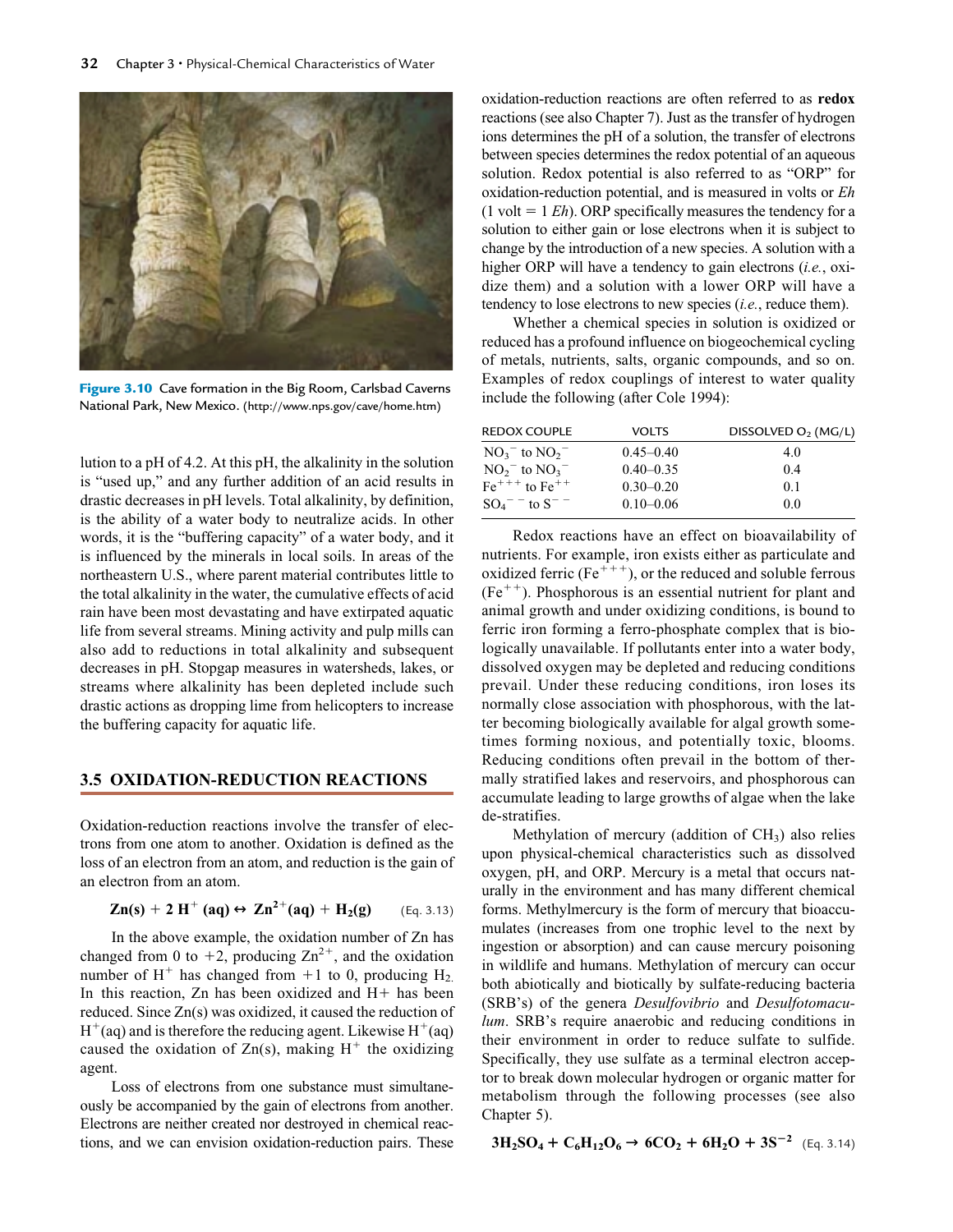Mercury (Hg) normally binds very tightly to organic matter. The above process is the method in which mercury can become de-coupled from organic matter and subsequently methylated via methyl transfer from cobalamin (vitamin B12) to  $Hg^{2+}$ .

#### **3.6 LIGHT IN AQUATIC ENVIRONMENTS**

Just as in terrestrial systems, light at the water's surface marks the beginning of photosynthesis or "primary production." Light is the driving force behind almost all metabolic processes in aquatic ecosystems. Light carries heat energy to be used in many chemical and biological processes, and can simultaneously regulate and/or damage, aquatic biota. Pollutants, especially suspended and dissolved substances, can have profound effects on both the amount of light available for photosynthesis and the heat energy needed for these processes.

#### **3.6.1 Light Energy**

Light contains differing amounts of energy, depending upon frequency and wavelength. Quantum theory states that electromagnetic energy, such as light, is transmitted in discrete amounts or "packets" called **quanta**. A single quanta (*i.e.*, "quantum") of electromagnetic energy is also referred to as a **photon**, and the energy carried by each photon is proportional to its frequency. The quantity of electromagnetic energy flow over time is measured as a rate, *i.e.*, quanta second-<sup>1</sup> known as the **radiant flux of light**.

The arrangement of light based upon differing wavelengths, frequencies, and energies is described by *spectra*. For example, the spectrum formed by white light contains all colors and is therefore said to be continuous (Figure 3.11). Certain biological, chemical, and physical processes occur only at specific frequencies of spectra, some of which can be seen with the human eye and several of which cannot. Light that is divided over a certain range of spectra is divided by color and measured by its frequency in nanometers.

Light travels at 299,792 km second $^{-1}$ . It takes approximately 400 trillion waves of red light at 750 nm to span the distance light travels every second. It takes almost twice as many violet waves, at 380 nm, to fill the same volume of a light second. The amount of radiation emitted by the sun that



**Figure 3.11** Wavelengths of light and associated spectra. (http://hyperphysics.phy-astr.gsu.edu/hbase/vision/specol.html)

reaches the earth's outer atmosphere is 1.94 calories  $cm^{-2}$ minute-<sup>1</sup> and is known as the **solar constant**. The most common wavelength that makes it to our outer atmosphere is  $~\sim$  480nm.

Light wave frequency and energy are interrelated as explained by **Planck's equation,** which is expressed as:

$$
E = hv
$$
 (Eq. 3.15)

where:

*E* is the energy in a photon of light *h* is Planck's constant of  $6.6255 \times 10^{-34}$  joules  $second^{-1}$ 

*v* is the wave frequency

Frequency of a light wave is given by  $v = c/\lambda$ where:

> *c* is the speed of light ( $3 \times 10^8$  m/second), and  $\lambda$  is the wavelength

For example, the frequency of red light (750 nm) is calculated from

from  

$$
v = \frac{3 \times 10^8}{7.5 \times 10^{-7}} = \frac{4.00 \times 10^{14}}{\text{second}^{-1} \text{ wavelengths light}}
$$

Substituting this number into Plancks equation  $(E = hv)$ ,  $26.5 \times 10^{-20}$  joules are contained in a single photon of light. Compare this with the fact that it takes  $6.024 \times 10^{23}$  photons just to initiate a photosynthetic reaction (otherwise known as **Avogadro's number**). Thus, it can be seen that it takes a large amount of light energy to perform what we would consider a simple biological process. Photosynthetically active radiation, the spectrum of light needed for photosynthesis by most plants, is approximately 400 to 700 nm. Specific types of chlorophylls and accessory pigments in plants have narrowed the requirements of wavelength ranges. For example, chlorophyll *a*, a photosynthesizing pigment common to all algae, absorbs light in two peaks, 670–680 nm and again at 435 nm.

#### **3.6.2 Light at and Below the Waters Surface**

Several processes can affect both the intensity and quality of light reaching the earth's surface. One such process is simple scattering of light by particles in the atmosphere, including water vapor. Refraction of light occurs when the speed of light changes going from one medium, such as air, into another, such as water. Light can also be reflected off of a water surface due to several factors such as the incident angle of light, wave height and frequency, or the presence of ice. Another factor affecting light intensity is absorption due to the decrease in light energy by its transformation into heat. Both atmospheric gases and water can cause absorption.

Absorption (*i.e.*, "quenching") of light entering a body of water can be quantified using a **vertical absorption coefficient** expressed as:

$$
k = \frac{\ln I_o - \ln l_z}{z}
$$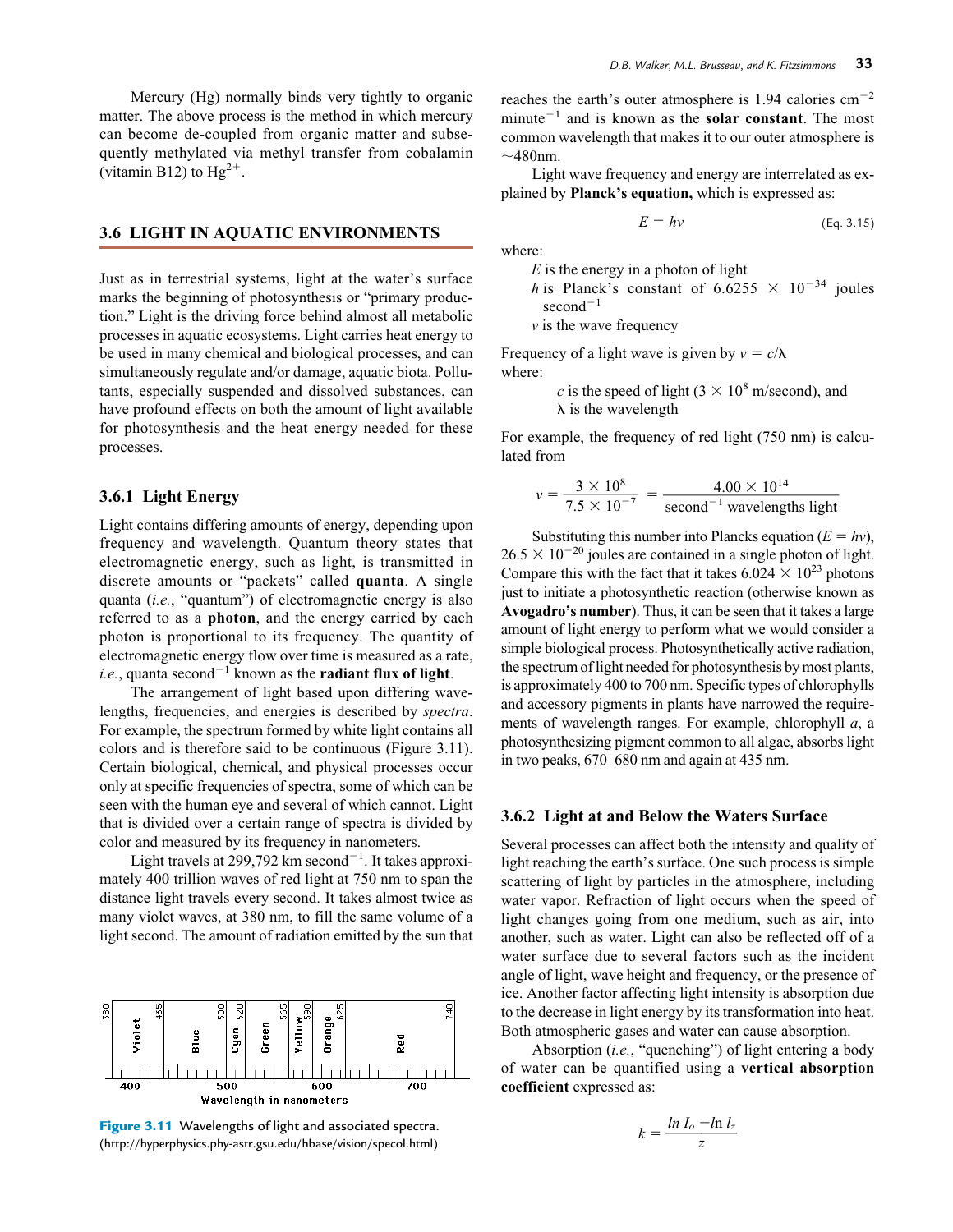where:

- $I<sub>o</sub>$  is the natural log of the initial amount of light entering the water
- $I_z$  is the natural log of light remaining at any given depth
- *z* is the thickness of the water in meters

The vertical absorption coefficient is somewhat analogous to the coefficient of extinction, except that the latter uses the base10 logorithm. The vertical coefficient of absorption is therefore 2.3 times the coefficient of extinction. Another important variable when considering the fate of light in water is **the total coefficient of absorption**, which is the sum of all factors leading to the intensity (or "extinction") of light at any given depth. The total coefficient of absorption can be expressed as:

$$
I_z = I_{o-}^{-kw} + I_{o-}^{-kp} + I_{o-}^{-kc}
$$

where:

 $kw =$  the coefficient of absorption in pure water  $kp =$  suspended particulate matter

 $kc =$  dissolved substances

Note that *kp* or *kc* can only be determined after filtration or centrifugation. The total coefficient of absorption is different for each body of water and is dependent upon the amount of dissolved or suspended material in the water. Dissolved substances are normally humic or fulvic acids, tannins, lignins, or anything that constitutes colored, dissolved, organic matter absorbing light strongly at relatively short wavelengths  $(e.g., blues and ultraviolet radiation < 500 nm)$ . Suspended material includes fine clays, and phytoplankton, which absorb light evenly over the entire spectrum.

In standing water, vertical light penetration can be roughly estimated using a **secchi disk** which is standardized, 20-cm diameter, black and white, weighted disk lowered into the water using a calibrated line. The depth at which the disk almost, but not quite, disappears is recorded. This is known as the **secchi disk transparency** expressed as  $Z_{sd}$ . To be comparable, this has to be done between 10 am and 2 pm on any given day. Secchi disk depth is often mistakenly used as a proxy for primary production (the amount of standing algal biomass) in a water body. In reality there are many other mitigating factors besides algae that can cause either increases or decreases in transparency. The **photic zone** is the volume of water from the surface to where 99% of the light needed for photosynthesis has been extinguished. A very rough estimate of photic zone depth is anywhere from 2.7 to 3 times  $Z_{sd}$ .

## **3.7 OCEANS**

#### **3.7.1 Salts**

The oceans are saline due to the constant input of dissolved salts leached from rocks and soils on land surfaces. These dissolved solids consist of many salts including sodium, calcium, and magnesium salts. There are several common methods of determining total dissolved solids and/or salinity including electrical conductivity, density, light refraction, silver titration, and simple evaporation of a known volume. Each of these methods will provide a result that can be converted to a percentage, or more commonly parts per thousand, of salinity. Open ocean seawater will vary from 33 to 35 parts per thousand (ppt), while coastal waters may have less than 1 ppt.

#### **3.7.2 Transport and Accumulation of Pollutants**

The oceans tend to become the repository of many pollutants. Air pollution and water pollution often transport the compounds to the ocean through rain events or runoff. Historically, one of the most common mindsets was that the "solution to pollution is dilution." Over time we have discovered that even the oceans are not vast enough to handle the volume of pollutants that can be discharged by human activities. In many cases, the effects of pollutants are so toxic that even vast dilution is not effective. In other instances we have found that filter-feeding organisms bioaccumulate toxic compounds that ascend food chains and can affect grazers and top carnivores, as well as humans consuming various seafoods. Mercury in swordfish and certain sharks is such an example.

#### **3.7.3 Wave Morphology and Currents**

Waves and currents move pollutants within surface water. This is especially critical in marine systems as we attempt to control and/or track pollution movement. Waves are typically the result of winds blowing across the surface of a body of water. As the air friction pushes against the water, small ripples form. Continued breezes push against the sides of each ripple providing additional energy. The tops of the ripples may blow off, forming whitecaps. This releases some of the energy, but more will continue with the bulk of the water below. Continued wind energy transferred to the waves can store enormous amounts of energy. The size of a wave is a function of the average velocity of the wind, the period of time it blows, and the distance of open water across which it blows. The distance over which blowing winds creates waves is called the **fetch**. Waves are usually described by the period (the time between two crests passing the same point), the wavelength (distance between two crests), and the wave height (vertical distance between a trough and the next crest).

Waves are important factors in the dispersion of pollutants, especially oil spills. Calm waters facilitate the recovery of oil and other floating pollutants. However, in cases where it cannot be collected, wave action can break up the thick mats of oil and spread the material so that bacterial degradation can break down the organic molecules. It will also allow the lighter fractions to volatilize.

Water motion in the oceans is a function of waves, which are wind driven, and currents, which are driven by a number of factors. The most important is the Coriolis effect caused by the spinning of the earth (see Chapter 4). However, wind, runoff from rivers, density differences from temperature or salinity extremes, and tidal fluctuations can all drive currents.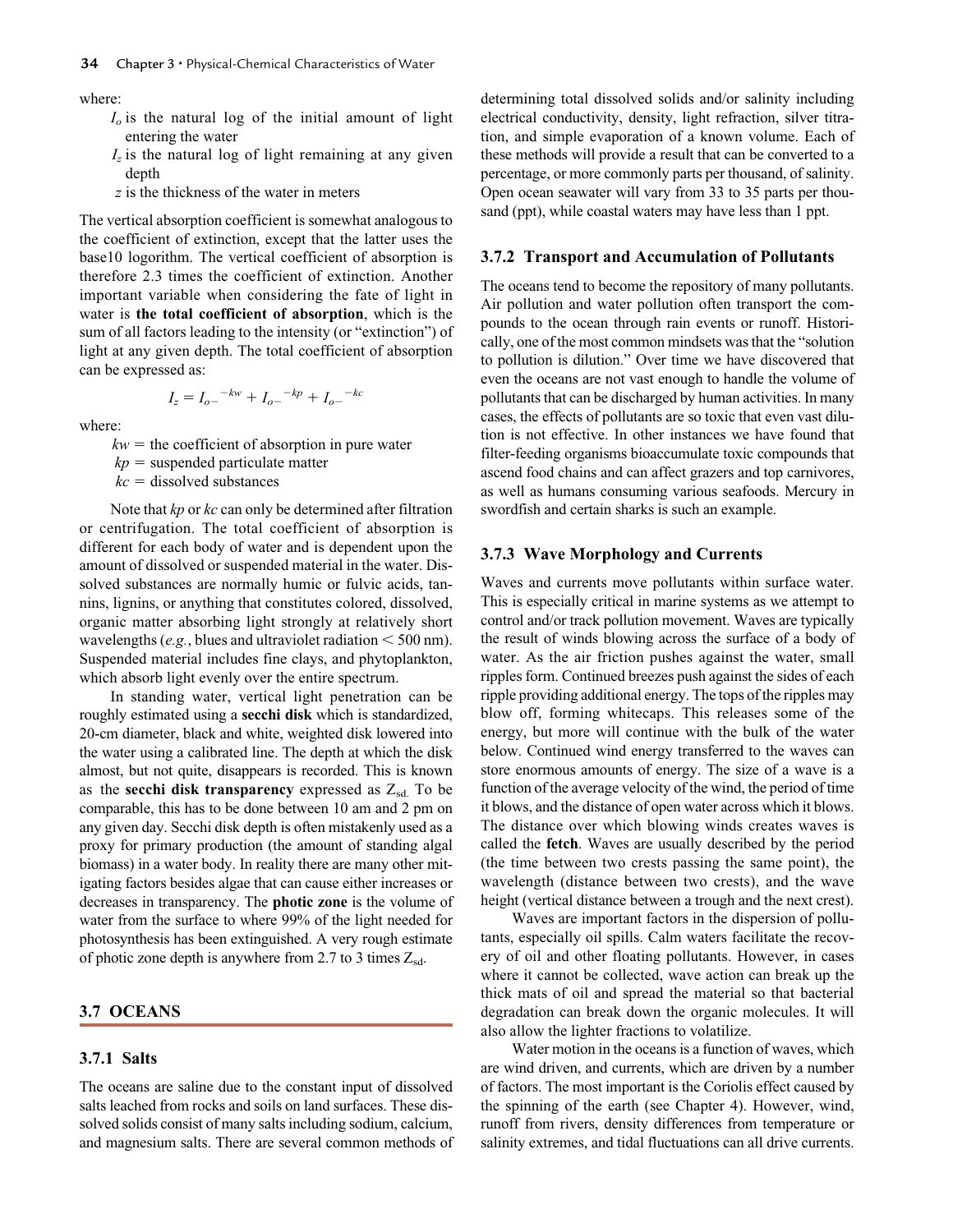Currents are often compared to the circulatory system of a living organism. Trade winds will power currents that transport water and its constituents across vast distances along the surface. Cooling of surface waters in the high latitudes causes cold, dense water to sink into the depths, where it flows along the bottom until it upwells in lower latitudes to replace warmer surface waters that are blown away from coastlines. Tidal action will also drive currents in local situations.

Currents and waves effectively mix surface waters on a short time scale. Deep-water currents mix water on a much longer time scale. Together they effectively spread pollutants to every corner of the ocean. Water motion can be effectively measured in two ways. If the motion is fairly consistent in one direction, a current meter can be used to determine velocity. A more common situation is when water motion is not consistent, but varies in direction and speed in three dimensions over short periods of time. In this case, a better measure is to use a clod card. Clod cards consist of a block of calcium sulfate that slowly dissolves in water. The block is mounted on a card stock for easy attachment and handling. Its rate of dissolution can be measured by recording initial and final dry weights. These are normally used to compare two or more environments. The clod cards can be calibrated, if necessary, by placing controls in waters or tanks with known velocities of water motion.

## **3.8 LAKES AND RESERVOIRS—THE LENTIC SYSTEM**

**Lentic systems** are closed ecosystems such as lakes. However, while lakes and reservoirs are relatively more "closed" than rivers and streams, they are far from isolated. Although some lakes and reservoirs have subterranean groundwater inputs, the majority of water entering them is a result of overland flow; therefore, lakes and reservoirs are reflections of all processes that have occurred in the watershed up to that point. Both natural and anthropogenic watershed influences can have profound effects on both water quality for human use and aquatic communities living within lentic systems.

#### **3.8.1 Lentic Typology**

There are several ways to classify lakes and reservoirs: by origin, ecoregion, shape and size, regimen of mixing, and stratification. Detail about every different type of lake or reservoir is beyond the scope of this chapter, and the reader is instead referred to any of several available limnological texts. Rather, this section will discuss the differences between two main types of lentic systems: lakes and reservoirs.

The main difference between lakes and reservoirs is that the former have natural origins, while the latter are manufactured by humans for anthropogenic needs. Both are lentic systems and therefore share some common attributes. Lakes are dominant where glaciers have scoured the landscape, as, for example, around the Great Lakes. In other cases, tectonic activity has formed rifts, allowing for the African Rift Lakes, or some other depression has been made through natural causes and there is adequate ground or surface water inputs to fill these depressions. Reservoirs, on the other hand, are constructed where lakes are not in abundance and water is needed for human use. Reservoirs are often found in greater abundance in arid and semi-arid regions such as in the western U.S., where large natural lakes are not abundant. The large number of reservoirs built in arid regions often means sacrificing lotic habitats through either direct impoundment or some change in water chemistry caused by impoundment. Endemic aquatic organisms living in streams and rivers of the western U.S. are among the most endangered species on the planet due to impoundment of habitat and changes in environmental conditions below large dams.

Some of the major differences between lakes and reservoirs are given in Table 3.3. The arrows are either increasing or decreasing as they relate to either lakes or reservoirs. For example, lakes generally have a much smaller watershed area than reservoirs.

#### **3.8.2 Trophic State**

Material within lentic systems are generally classified as either **autochthonous** or **allochthonous** in origin. Allochthonous (from the Greek, meaning "other than from the earth or land itself") material is everything that has been imported to the lentic system from somewhere else in the watershed. This material can be thought of in terms of *loading*. Autochthonous (from the Greek, meaning "of or from the earth or land itself") material is that which is recycled within the lake or reservoir. Both sources play a role in a lentic system's **trophic state**.

The trophic status of a lake or reservoir is largely a means to communicate the ecological condition of a water body. Trophic state is based upon the total weight of living biological material or biomass in a water body at a specific location and time. Time and location-specific measurements can be aggregated to produce waterbody-level estimations of trophic state. Trophic status is not equivalent to **primary production**, which is the rate of carbon fixed (usually expressed as g of C fixed  $day^{-1}$  m<sup>-3</sup>). Trophic state, being a multidimensional phenomenon, has no single trophic indicator that adequately measures its underlying concept. Combining the major physical, chemical, and biological expressions of trophic state into a single index reduces the

| TABLE 3.3 Comparisons of natural lakes and reservoirs. |  |  |
|--------------------------------------------------------|--|--|
|                                                        |  |  |

| <b>VARIABLE</b> | <b>NATURAL LAKES</b> | <b>RESERVOIRS</b> |
|-----------------|----------------------|-------------------|
| Watershed       |                      |                   |
| Area            |                      |                   |
| Maximum         |                      |                   |
| Depth           |                      |                   |
| Mean            |                      |                   |
| Depth           | ↑                    |                   |
| Resident        |                      |                   |
| Time            |                      |                   |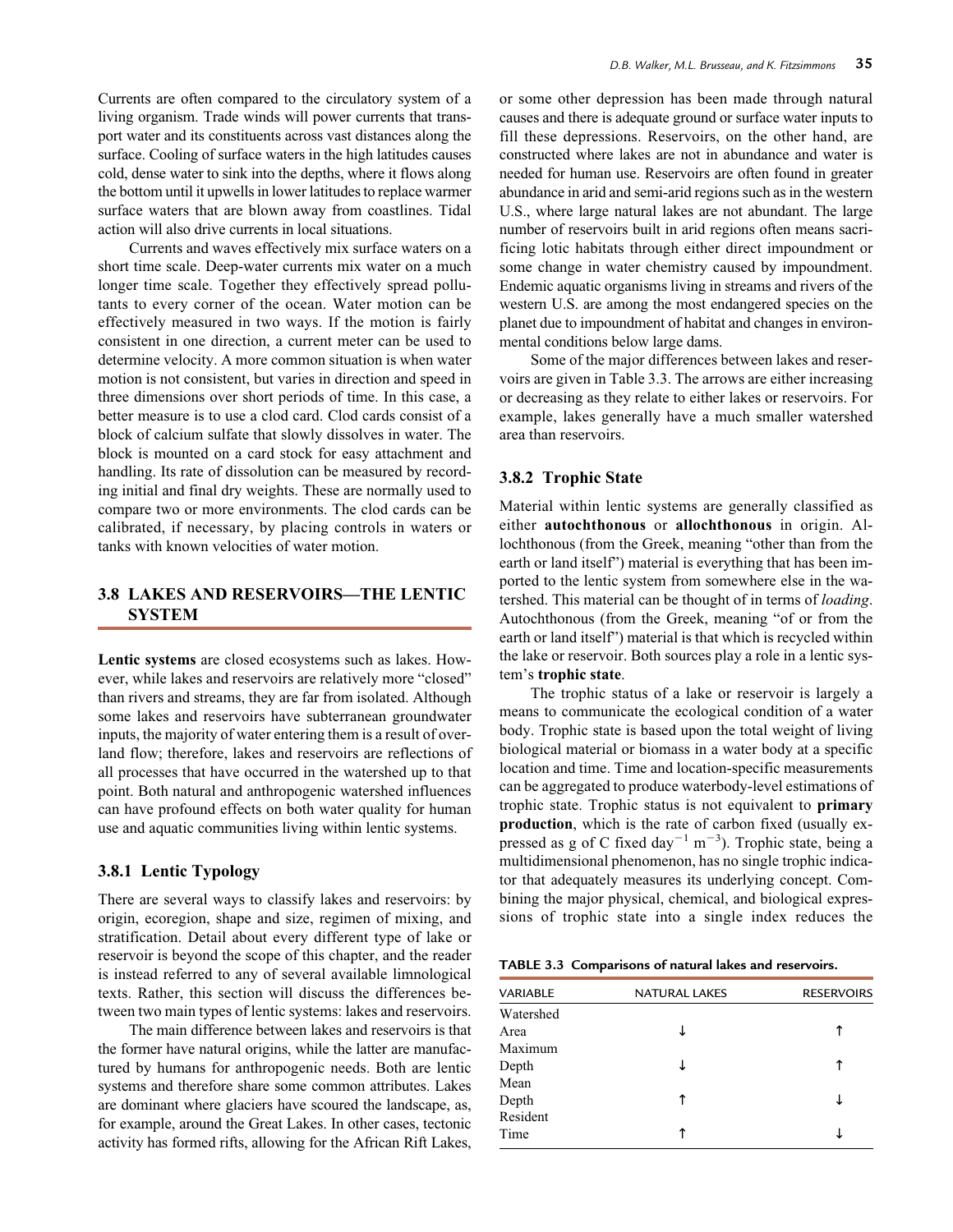| <b>TROPHIC STATE</b> | <b>CHLOROPHYLL A</b><br>$(\mu g/L)$ | SECCHI DISK<br>DEPTH (m) | <b>TOTAL P</b><br>$(\mu g/L)$ | <b>ATTRIBUTES</b>                                                                                                                                                                                         |
|----------------------|-------------------------------------|--------------------------|-------------------------------|-----------------------------------------------------------------------------------------------------------------------------------------------------------------------------------------------------------|
| $<$ 30               | < 0.95                              | >8                       | $<$ 6                         | <b>Oligotrophy:</b> Clear water, dissolved oxygen throughout<br>the year in the hypolimnion                                                                                                               |
| $30 - 40$            | $0.95 - 2.6$                        | $8 - 4$                  | $6 - 12$                      | Hypolimnia of shallower lakes may become anoxic                                                                                                                                                           |
| $40 - 50$            | $2.9 - 7.3$                         | $4 - 2$                  | $12 - 24$                     | <b>Mesotrophy:</b> Water moderately clear; increasing<br>probability of hypolimetic anoxia during the<br>summer.                                                                                          |
| $60 - 60$            | $7.3 - 20$                          | $2 - 1$                  | $24 - 48$                     | <b>Eutrophy:</b> Problems with excessive primary production<br>begin. Anoxic hypolimnia in stratified lakes/<br>reservoirs.                                                                               |
| $60 - 70$            | $20 - 56$                           | $0.5 - 1$                | $48 - 96$                     | Cyanobacteria dominate the phytoplankton. Increasing<br>problems with anoxia.                                                                                                                             |
| >70                  | $56 - 155$                          | $0.25 - 0.5$             | $96 - 192$                    | <b>Hyper-eutrophy:</b> Primary production limited only by<br>light. Dense growths of algae and/or aquatic plants.<br>Increasing prevalence of anoxia throughout the water<br>column. Fish kills possible. |
| > 80                 | >155                                | < 0.25                   | $192 - 384$                   | Few aquatic plants or other forms of life. Sustained<br>periods of anoxia.                                                                                                                                |

| TABLE 3.4 Trophic categories for lakes and reservoirs. |  |  |  |
|--------------------------------------------------------|--|--|--|
|                                                        |  |  |  |

variability associated with individual indicators and provides a reasonable composite measure of trophic conditions in a water body.

Several trophic state indices have been devised. The selection of which one to use depends upon several different chemical and physical parameters. One of the most-used trophic state indices for lakes is the **Carlson's TSI** (Carlson, 1977). Especially important are the nutrients phosphorous and nitrogen, both essential macronutrients for algal growth and primary production. Other variables used include measures of chlorophyll *a* and secchi disk depth. Chlorophyll *a* is a pigment common to all algae and gives a measure of standing biomass. Phosphorous is often the nutrient that is most "limiting" in natural waters (although nitrogen limitation also does occur). Carlson's TSI relies upon three variables—chlorophyll *a*, secchi disk depth, and total phosphorous—to determine trophic status of any water body that is phosphorous-limited. In the broadest sense, trophic status of a lake or reservoir is often divided into the categories presented in Table 3.4.

The advantage of a fixed boundary system is its easy application by managers and technical personnel with only limited limnological training. However, trophic terminology has a history of being mis-used. For example, deeming a lake as eutrophic does not automatically mean it has poor water quality. Although the concepts of water quality and trophic state are related, they should not be used interchangeably. Trophic state is an absolute scale that describes the biological condition of a body of water. The trophic scale is a division of variables used in the definition of trophic state and is not subject to change because of the attitude or biases of the observer. An oligotrophic or a eutrophic lake has attributes of production that remain constant no matter what the use of the water or where the lake is located. For the trophic state terms to have meaning, they must be applicable in any situation and location, while keeping in mind that trophic status is just one of several aspects of the biology of the water body in question. Water quality, on the other hand, is a term used to describe the condition of a water body in relation to human needs or values. Quality is not an absolute; the terms "good" or "poor" water quality only have meaning relative to the attitude of the user. An oligotrophic lake might have "good" water quality for swimming, but have "poor" water quality for fishing. Confusion can ensue when trophic state is used to infer water quality.

#### **3.8.3 Density and Layering**

As light enters the water, different wavelengths are quenched exponentially (see 3.6.2). Wavelengths in the 620 to 740-nm range are absorbed first. This range also contains those wavelengths of light that carry the most amount of heat energy. The relative density of water is temperaturedependent. Water becomes increasingly dense down to about 4°C, at which point it becomes less dense (see 3.2.2). Thus, differential heating leads to differential vertical layering of the water column usually beginning in spring and early summer. The definitions of the various layers are given in Information Box 3.2. An example of thermal stratification in a lake is presented in Figure 3.12.

Interaction between the epilimnion and hypolimnion often results in the formation of autochthonous feedback mechanisms. In almost every case, anoxia within the hypolimnion mirrors epilimnetic production so that increases in trophic state result in increased hypolimnetic anoxia. Prolonged anoxia within the hypolimnion often results in the prevalence of reducing conditions (see Section 3.5). Under these reducing conditions, nutrients that would otherwise be bound to material within sediments become unbound and once again available for biological uptake. The density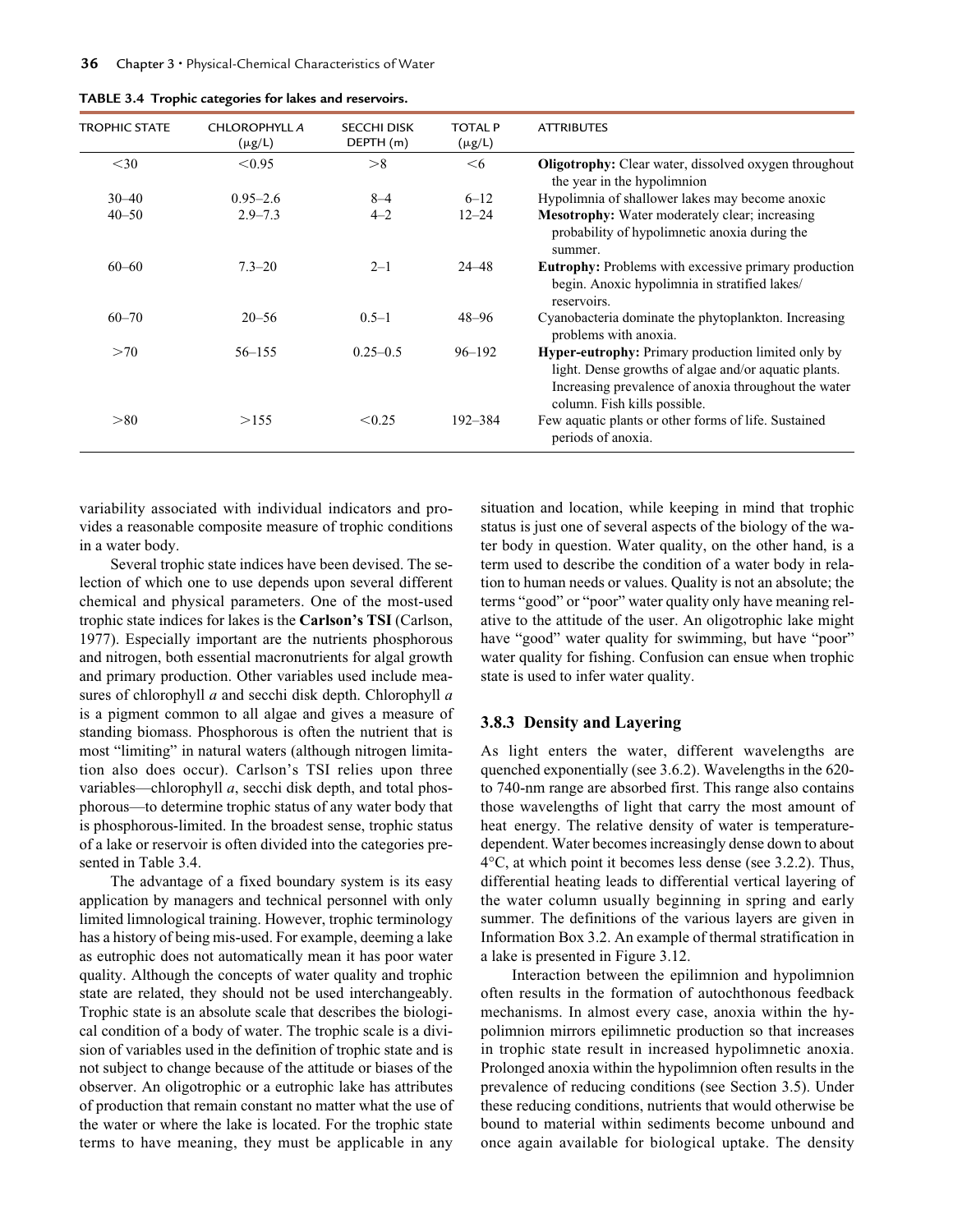## **INFORMATION BOX 3.2**

#### **Stratification of Lakes and Reservoirs**

The uppermost layer is called the **epilimnion**, and is characterized by relatively warm water where most photosynthesis occurs. Depending upon environmental conditions, it is more oxygenated than layers below it. The middle layer is called the **metalimnion** and contains an area known as the *thermocline*. The thermocline is that area within the water column where the temperature gradient is the steepest. The metalimnion is that region surrounding the thermocline where the temperature gradient is steep compared to the upper and bottom layers. Due to the temperature gradient becoming increasingly steep within a correspondingly smaller volume of water, the thermocline becomes an infinitesimally small plane, whereas the metalimnion is a larger region encompassing the mean of the greatest rate of change. The **hypolimnion** is the bottom layer and is colder and denser than either the epilimnion or metalimnion. When a lake or reservoir is thermally stratified, the hypolimnion becomes largely isolated from atmospheric conditions and is often referred to as being stagnant. Additionally, the hypolimnion receives organic debris from the epilimnion, and as respiring bacteria begin the process of decomposition of this received material, consumption of dissolved oxygen (*e.g.*, respiration) usually exceeds either production of oxygen from photosynthesis or atmospheric re-aeration. The eplimnion is often referred to as the **trophogenic** area of lentic systems, where mixing through wind and wave action as well as photosynthesis exceeds respiration, whereas the hypolimnion is referred to as the tropholytic region, where organic material is synthesized and mineralization by bacteria occurs.

differences between the epilimnion and hypolimnion means that relatively few of these nutrients are available for uptake by phytoplankton until the lake or reservoir de-stratifies or "turns over," which occurred when the epilimnion cools to a temperature similar to the hypolimnion (usually during the fall). Algal "blooms" or sudden increases in biomass of algae are common during this time.

Recycling of nutrients through the thermocline from the hypolimnion to the trophogenic epilimnion does occur, although this is relatively small compared to overall nutrient levels within the hypolimnion. Increases in algal biomass means that more organic material is available for transport back through the thermocline into the hypolimnion, adding to anoxia and the potential release of more nutrients from sediments, so that a positive feedback loop is established. This autochthonous cycling of nutrients can keep a lake or reservoir locked into a eutrophic state even after other sources of pollutants from the watershed have been reduced.



**Figure 3.12** Thermal stratification in Lake Pleasant, Arizona. Data collected on 08/05/2003. The upper graph plots depth and temperature and the bottom graph depth and dissolved oxygen.

## **3.9 STREAMS AND RIVERS—THE LOTIC SYSTEM**

**Lotic systems** consist of running water such as rivers or streams and are the great transporter of material to oceans, lakes, and reservoirs. Rivers and streams are also vulnerable to both natural and anthropogenic sources of pollution, and have a history of being used and misused.

#### **3.9.1 Stream Morphometry**

Stream morphometry was initiated by R.E. Horton and A.E. Strahler in the 1940s and 50s to find suites of holistic stream properties from the measurement of various attributes. This was designed to allow some type of classification system that could be used as a communicative tool for hydrologists (Figure 3.13).

The original idea was to develop a hierarchical classification system of stream segments. These segments were ordered numerically from headwaters so that individual tributaries at the headwaters were given the order of "1." The joining of two  $1<sup>st</sup>$  order streams were given the order of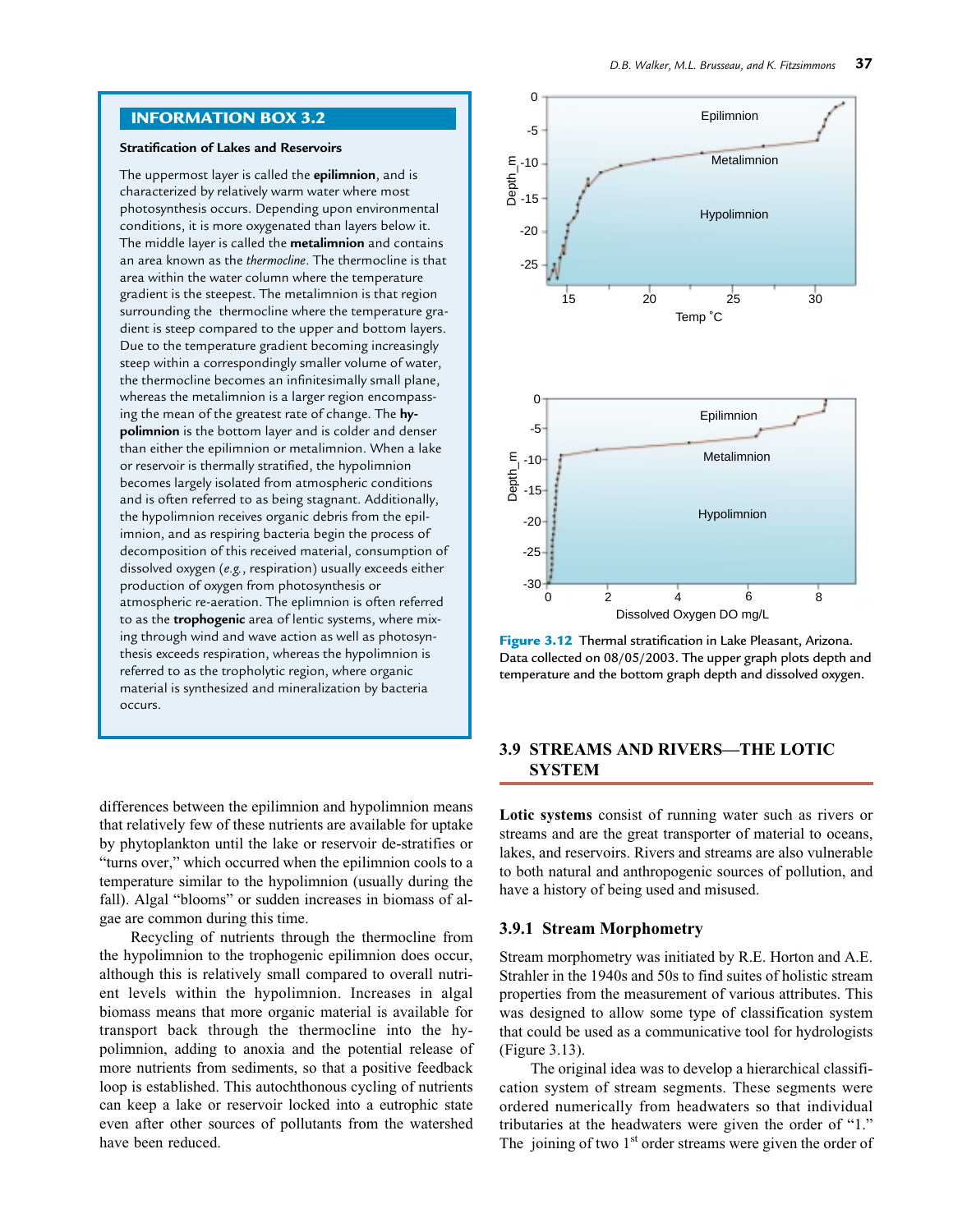

**Figure 3.13** Example of stream ordering. Notice that it takes 2 stream orders of the same magnitude to increase downstream ranking. For example, the confluence of a  $2<sup>nd</sup>$  order and a  $1<sup>st</sup>$ order stream does not equal a third order, but the joining of two 2<sup>nd</sup> order streams does. (http://www.cotf.edu/ete/modules/ waterq/streamorder.html)

"2" and the joining of two  $2<sup>nd</sup>$  order streams, the order of "3," and so on.

Horton found that the ratio between number of stream segments in one order and the next was consistently around three. This is called the **bifurcation ratio**. This ratio has also been discovered in the rooting system of plants, the branching structure of woody plants, leaf venation, and the human circulatory system.

| <b>ORDER</b> | # OF SEGMENTS | <b>BIFURCATION RATIO</b> |
|--------------|---------------|--------------------------|
|              |               |                          |
|              |               |                          |
|              |               |                          |

Horton called this association the **Law of Stream Numbers**, which is defined as the "morphometric relationship observed in the number of stream segments of a particular classification order in stream order branching." Horton combined the information that he obtained to define the **Laws of Stream Lengths** and **Basin Areas.** The Law of Stream Lengths states that a geometric relationship exists between the numbers of stream segments in successive stream orders, whereas the Law of Basin Areas indicates that the mean basin area of successively ordered streams form a linear relationship.

A quantifiable measure of the morphometry of drainage networks is **drainage density**, which is the length of stream channel per unit area of drainage basin expressed as:

Drainage density (Dd) =  $\frac{\text{stream}}{\text{basin}}$ str b e a a s m in l a e r n e g  $\frac{\text{length}}{\text{area}}$ 

Drainage density is useful numerical measure of landscape dissection and runoff potential.

Rivers are often divided into relatively homogenous units or **reaches**. A river has distinct chemical, physical, and biological attributes, depending upon stream order and overall size of the channel. General physical characteristics based upon channel size are given in Table 3.5.

#### **3.9.2 Stream Hydraulics**

The flow of fluids is generally classified into two types: **laminar** and **turbulent**. For laminar flow, which occurs at lower velocities, the individual fluid (*e.g.*, water) molecules move uniformly in the direction of the mean gradient, with minimal mixing. Conversely, at higher velocities, the fluid molecules do not always move uniformly; instead, they may also cross the paths of other molecules, mixing and forming eddies. This is refereed to as turbulent flow. The Reynolds number, a dimensionless parameter, is used to characterize conditions for which flow will be laminar or turbulent.

The volume of water flowing in a stream at a given time is referred to as the stream discharge. Discharge has units of volume per time (*e.g.*, cubic meters per second). It is calculated as:  $Q = A * v$ , where Q is discharge, A is cross-sectional area and v is velocity. The cross-sectional area of the stream, which has units of length squared, is controlled by the shape and size of the channel and the height of water in the channel. This latter term is often referred to as the stream stage. The velocity (units of length per time) of water in a stream is controlled by the gradient (slope) of the stream and roughness of the stream channel surfaces. Water velocities are generally not uniform across the stream cross-section. Rather, the highest velocities typically occur in the center of the channel just below the surface, and the lowest velocities occur along the channel surfaces (where friction is greatest).

## **3.10 GROUNDWATER—WATER IN THE SUBSURFACE**

Water in the subsurface serves as a critical resource for human consumption, both directly and indirectly (see Chapter 17). Groundwater resources serve as one of the two primary sources of potable water supply in the world (the other being surface water). In addition, water in the soil profile supports plant life, upon which humans are dependent in several ways. Water is also central to the transport and fate of contaminants in the subsurface. We will examine the distribution and movement of groundwater in this section. The impact of water flow on transport of contaminants in the subsurface is discussed in Chapters 6 and 17.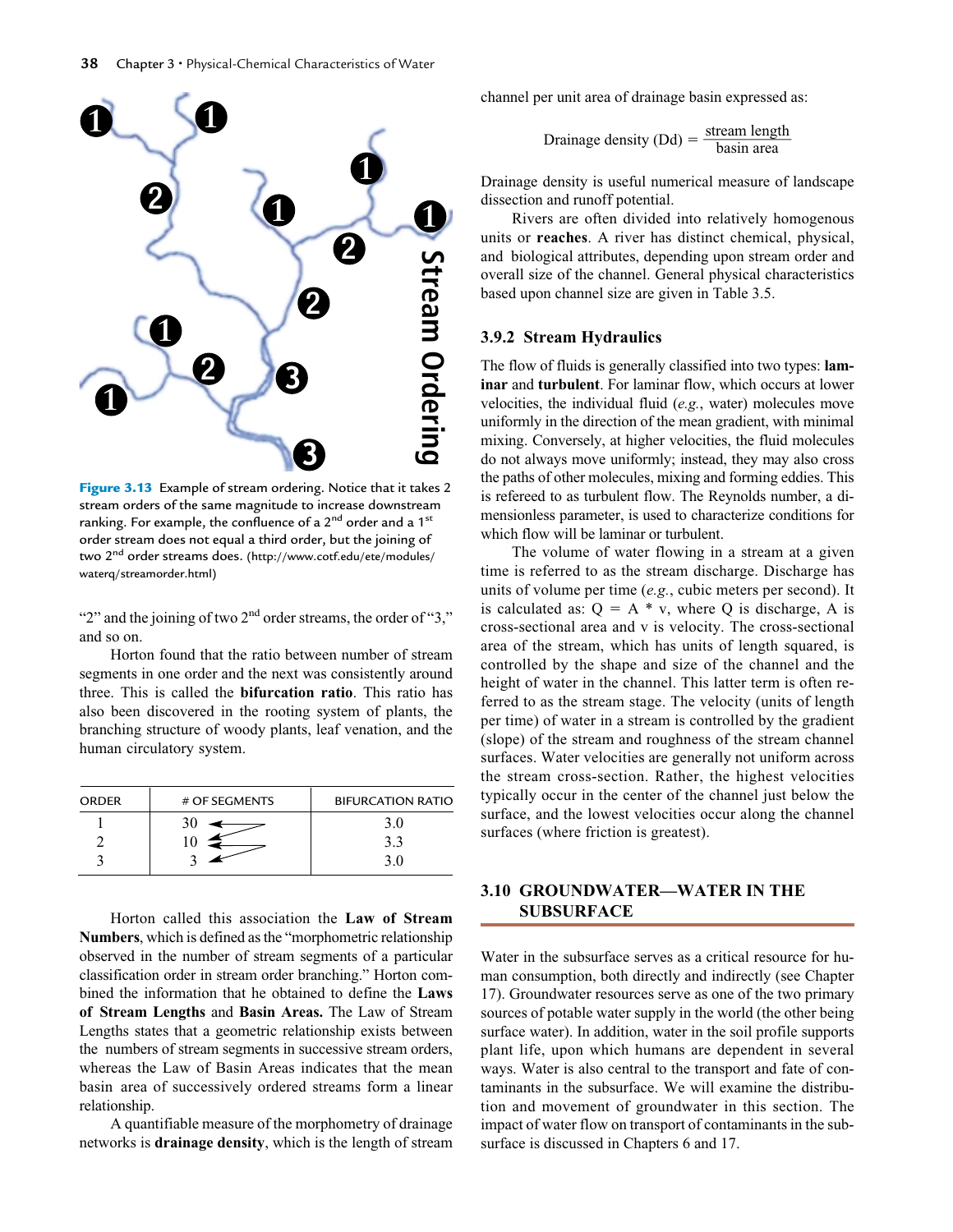| <b>CHANNEL SIZE</b>               | PHYSICAL CHARACTERISTICS                                                                                                                                                                                                                                                 | <b>ORDER</b> |
|-----------------------------------|--------------------------------------------------------------------------------------------------------------------------------------------------------------------------------------------------------------------------------------------------------------------------|--------------|
| <b>Small</b>                      | Cobbles ( $>64$ mm dia.) And boulders ( $>256$ mm<br>dia.) Dominate the substrate.                                                                                                                                                                                       | Low          |
|                                   | Pools form behind rocks or logs (step-pool<br>formations)                                                                                                                                                                                                                |              |
|                                   | Relatively steep gradients ( $2^{\circ}$ to $20^{\circ}$ )                                                                                                                                                                                                               |              |
|                                   | Banks composed of bedrock, boulders, and roots.                                                                                                                                                                                                                          |              |
|                                   | Highly erosional areas.                                                                                                                                                                                                                                                  |              |
| <i><u><b>Intermediate</b></u></i> | $20-30$ m max, width                                                                                                                                                                                                                                                     | Intermediate |
|                                   | Dominated by pool-riffle-bar units                                                                                                                                                                                                                                       |              |
|                                   | Riffles are zones of relatively shallow, rapid flow                                                                                                                                                                                                                      |              |
|                                   | Rapids, cascades, and glides (extended riffles) may<br>be prominent.                                                                                                                                                                                                     |              |
|                                   | Major pool types include <i>backwater</i> (formed from<br>either obstructions in the main channel or from<br>periodic flooding of banks), <i>dammed</i> (found<br>upstream of boulder lies and gravel bars), and<br>scour (where flow converges past an<br>obstruction). |              |
| Large                             | Dominated by pool-riffle sequences, bar<br>formations, and meanders.                                                                                                                                                                                                     | High         |
|                                   | Reach gradient largely determined by valley<br>gradient.                                                                                                                                                                                                                 |              |
|                                   | Transport of sediment may increase sinuosity.                                                                                                                                                                                                                            |              |
|                                   | Sinuosity is defined as river length/valley length.                                                                                                                                                                                                                      |              |
|                                   | Braided channels may form when the river can no<br>longer carry its sediment load.                                                                                                                                                                                       |              |
|                                   | Increased deposition of sediment in large channels.                                                                                                                                                                                                                      |              |

#### **TABLE 3.5 Properties of stream channels.**

From Callow & Petts, 1992.

#### **3.10.1 Water in the Subsurface**

We can observe a cross-section of water distribution in the subsurface by drilling a borehole or excavating a pit. A schematic of a typical subsurface profile was presented in Figure 2.1. The vadose zone, also known as the zone of aeration or unsaturated zone, represents a region extending from near the ground surface to a water table. The water table is defined as a water surface that is at atmospheric pressure. In the soil and vadose zones, all pores are usually not filled with water; many pores will also contain air. In such cases, the porous medium is considered to be unsaturated. Water pressure in the soil and vadose zones is less than atmospheric pressure ( $P<0$ ). The thickness of the vadose zone varies from a meter or less in tropical regions to a few hundred meters in arid regions, depending upon the climate (*e.g.*, precipitation), soil texture, and vegetation (see also Chapter 2).

Water stored in the soil and vadose zones is retained by surface and capillary forces acting against gravitational forces. Molecular forces hold water in a thin film around soil grains. Capillary forces hold water in the small pores between soil grains. Gravity forces are not sufficient to force this water to percolate downward. Thus, there is very little movement of water in the vadose zone when water contents are relatively low. For higher water-content conditions, some of the water is free to move under the influence of gravity. When this occurs, water movement would generally be vertically downward. If this water moves all the way to the water table, it serves to replenish (or recharge) groundwater. The **capillary fringe** is the region above the water table where water is pulled from the water table by capillary forces. This zone is also called the **tension-saturated zone**. The thickness of this zone is a function of grain-size distribution and varies from a few centimeters in coarse-grained soils to a few meters in fine-grained soils. The water content in this zone ranges from saturated to partially saturated, but fluid pressure acting on the water is less than atmospheric pressure  $(P<0)$ .

The region beneath the water table is called the saturated or phreatic zone. In this zone, all pores are saturated with water and the water is held under positive pressure. Because all pores are filled with water, soil-water content is equal to porosity, except when liquid organic contaminants are also present in the pore spaces (see Chapter 17). The water in the saturated zone is usually referred to as groundwater. Water movement in the saturated zone is generally horizontal. Specific sections of the saturated zone, particularly those comprised of sands and gravels, are called aquifers, which are geologic units that store and transmit significant quantities of groundwater.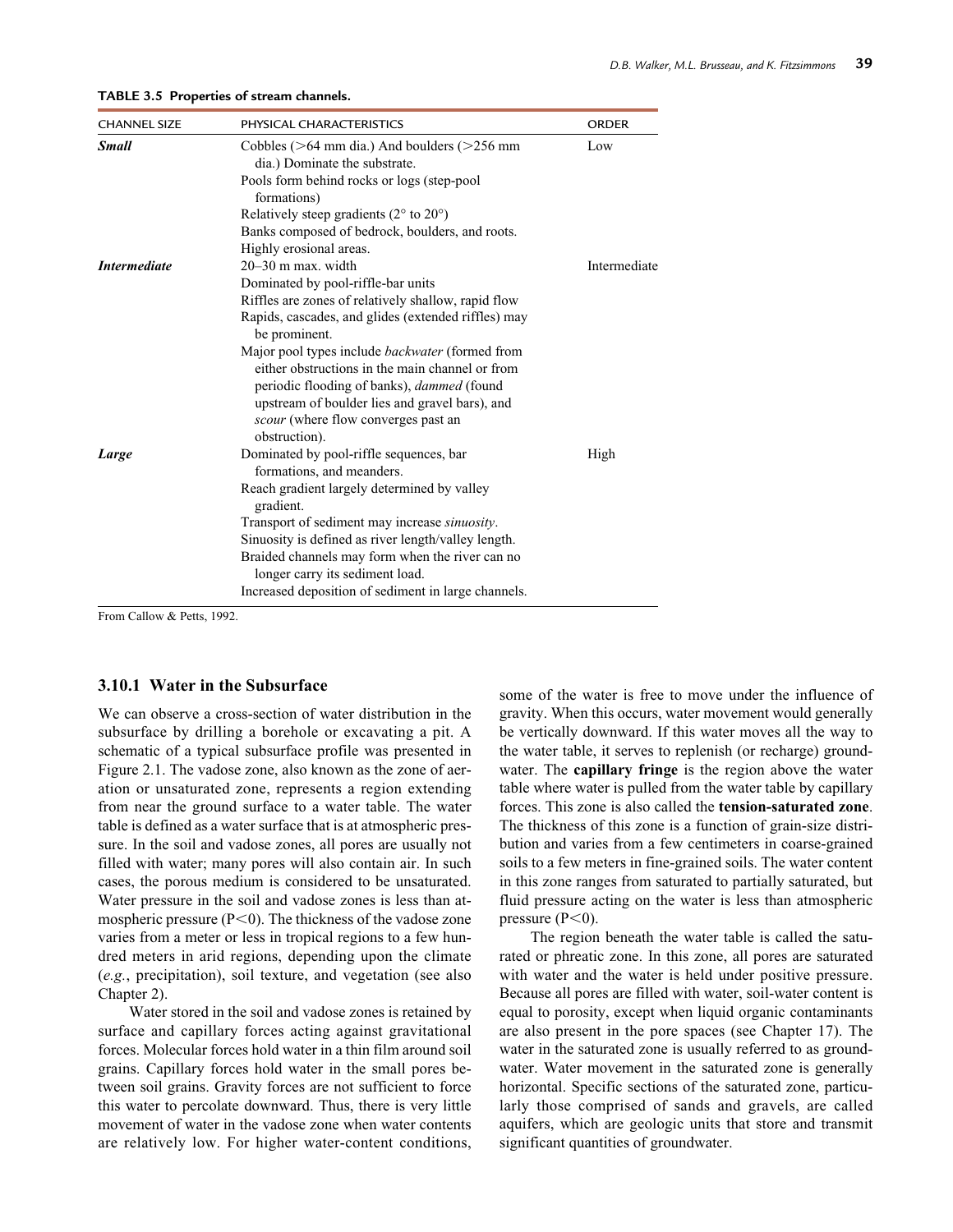#### **3.10.2 Principles of Subsurface Water Flow**

Water at any point in the subsurface possesses energy in mechanical, thermal, and chemical forms. The energy status of water, for example the effort required to move water from one point to another, is a critical aspect of quantifying water flow. For groundwater flow, the contributions of chemical and thermal energies to the total energy of water are generally relatively minor and thus are usually ignored. Therefore, we consider water flow through porous media to be primarily a mechanical process. Fluid flow through porous media always occurs from regions where energy per unit mass of fluid (fluid potential) is higher, to regions where it is lower.

From fluid mechanics, the mechanical energy of water at any point is composed of the kinetic energy of the fluid, the potential (or elevation) energy, and the energy of fluid pressure. For water flow in porous media, kinetic energy is generally negligible because pore-water velocities are usually small. Thus, total energy of water is considered to consist of potential and pressure energies.

The potential or elevation energy results from the force of gravity acting on the water. In the absence of pressure energy considerations, water always flows from regions of higher elevation potential to lower. This is why surface water flows "downhill." Similarly, groundwater usually flows downward from higher elevations (underneath mountain peaks) to lower elevations (underneath the valley floor).

In the vadose zone, the pressure potential is negative, indicating that energy is required to "pull" water away from the soil surfaces and small pores. In the saturated zone, the pressure potential is positive due to the pressure exerted by overlying water. The water pressure increases with depth in the saturated zone. This condition occurs in all water bodies—including swimming pools—which is manifested by the increasing pressure one feels on their sinuses and eardrums, as one swims deeper below the surface.

The energy potentials are commonly expressed in terms of length to simplify their use. In length terms, the energy potentials are referred to as "heads." The total energy potential head for water is called the **hydraulic head**; sometimes, particularly for vadose-zone applications, it is called the **soil-water potential head**. The equation we use to relate the hydraulic head (h) to its two parts, elevation head (z) and pressure head ( $\Psi$ ), is: h =  $\Psi$  + z. Each head has a dimension of length (L) and is generally expressed in meter or feet.

Hydraulic head measurements are essential pieces of information that are required for characterizing groundwater flow systems (*i.e.*, direction and magnitude of flow), determining hydraulic properties of aquifers, and evaluating the influence of pumping on water levels in a region. Piezometers are used to measure the hydraulic head at distinct points in saturated regions of the subsurface. A piezometer is a hollow tube or pipe drilled or forced into a profile to a specific depth. Water rises inside the tube to a level corresponding to the pressure head at the terminus. The level to which water rises in the piezometer with reference to a datum such as sea level is the hydraulic head (Figure 3.14).

The relationship between the three head components is illustrated in a piezometer in Figure 3.14. The value of z represents the distance between the measurement point in the profile and a reference datum. Sea level is often taken as



Figure 3.14 Concept of hydraulic head (h), elevation head (z) and pressure head  $(\Psi)$ in a piezometer. The cross-hatched section at the bottoms of the tube (terminus) represents the screened interval, which allows water to flow into the piezometer. Water level is denoted by the " $\nabla$ " symbol. From Yolcubal et al., 2004.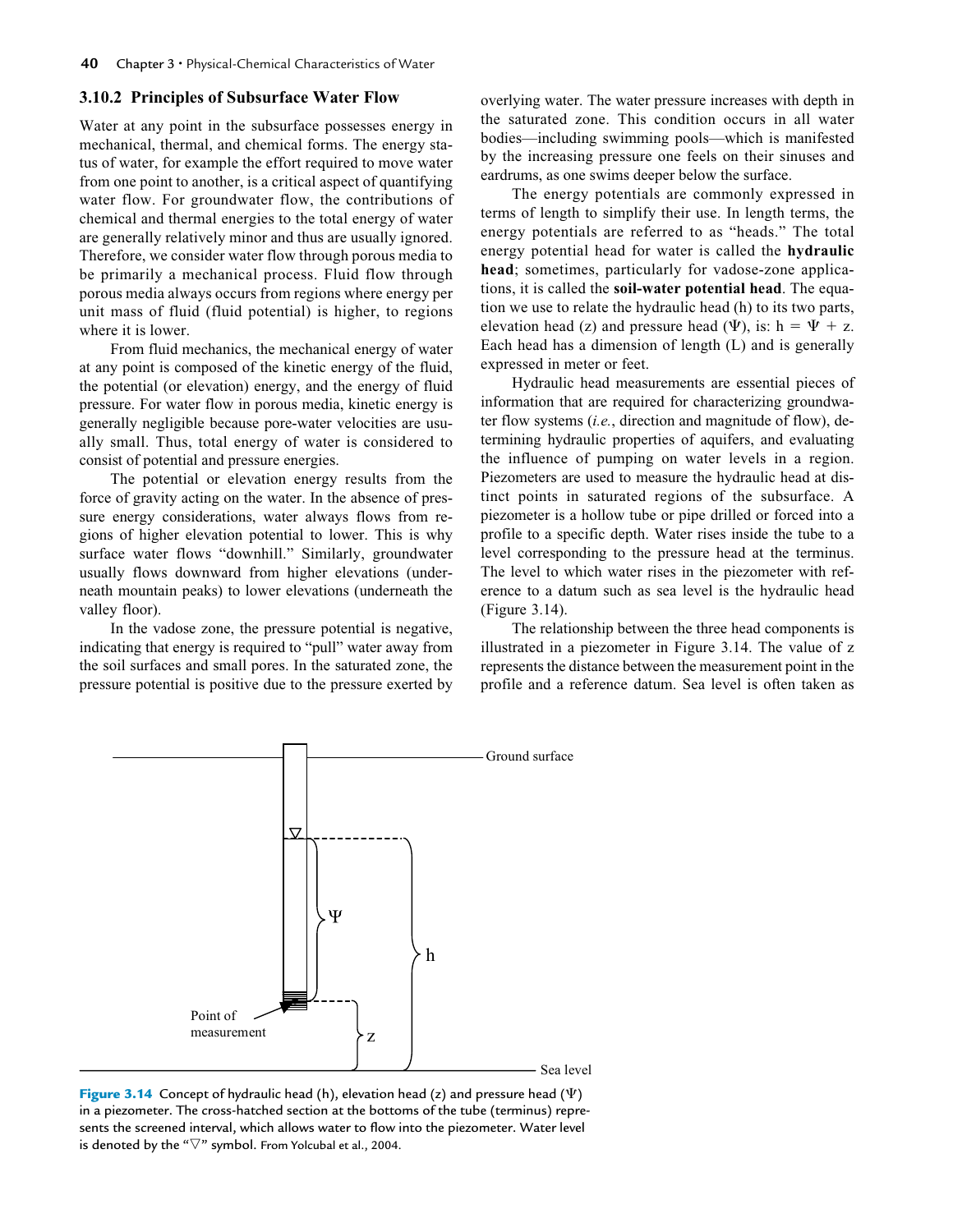

**Figure 3.15** Three hypothetical situations for vertical hydraulic gradient water level is denoted by the "∇" symbol. From Yolcubal et al., 2004.

the reference point where  $z = 0$ , although some people use the elevation of land surface as the reference datum. The value of  $\Psi$  represents the distance between the measurement point and the water level in the well. The value of h represents the elevation of water from the reference datum. This basic hydraulic head relationship is essential to an understanding of groundwater flow. Water flow in porous media always occurs from regions in which hydraulic head is higher to regions in which it is lower.

Water level measurements in a network of production or monitor wells are used to define the potentiometric (or water table) surface of regional ground water. Knowledge of this surface is required to define hydraulic gradients and flow directions. Data from piezometers terminating in depth-wise increments provide information about the vertical flow direction of water in saturated regions (Figure 3.15). In the first (left side) diagram, the water level is uniform, indicating no vertical flow. In the second (middle) diagram, the water level is highest in the shallowest piezometer and lowest in the deepest one, indicating downward flow. The reverse is true for the third (right side) diagram.

#### **3.10.3 Darcy's Law**

In 1856, a French hydraulic engineer, Henry Darcy, established a relationship that bears his name to this day. The relationship is based on studies of water flow through columns of sand, similar to the schematic shown in Figure 3.16. In Darcy's experiment, the column is packed with sand and plugged on both ends with stoppers. Water is introduced into the column under pressure through an inlet in the stopper and allowed to flow through it until all the pores are fully saturated with water and inflow and outflow rates are equal. Water pressures along the flow path are measured by the manometers installed at the ends of the column.

In his series of experiments, Darcy studied the relationship between flow rate and the head loss between the inlet and outlet of the column. He found that:

1. The flow rate is proportional to the head loss between the inlet and outlet of the column:

$$
Q \otimes (H_a - h_b)
$$

The flow rate is inversely proportional to the length of flow path:

$$
Q \propto \frac{1}{dl}
$$

2. The flow rate is proportional to the cross-sectional area of the column:

$$
Q \otimes A
$$

Mathematically, these experimental results can be written as:

$$
Q = KA\left[\frac{h_a \cdot h_b}{\Delta l}\right] = KA\left[\frac{\Delta h}{\Delta l}\right]
$$

where:

$$
Q =
$$
 flow rate or discharge [L<sup>3</sup> T<sup>-1</sup>]

 $A$  = cross-sectional area of the column  $[L^2]$ 

- $h_{a, b}$  = hydraulic head [L]
- $dh =$  head loss between two measurement points [L]
- $dl$  = the distance between the measurement locations [L]
- $dh/dl$  = hydraulic gradient  $\Box$ 
	- $K =$  proportionality constant or hydraulic conductivity  $[L T^{-1}]$

We can rewrite Darcy's Law as:

$$
\frac{Q}{A} = q = \frac{K \, dh}{dl}
$$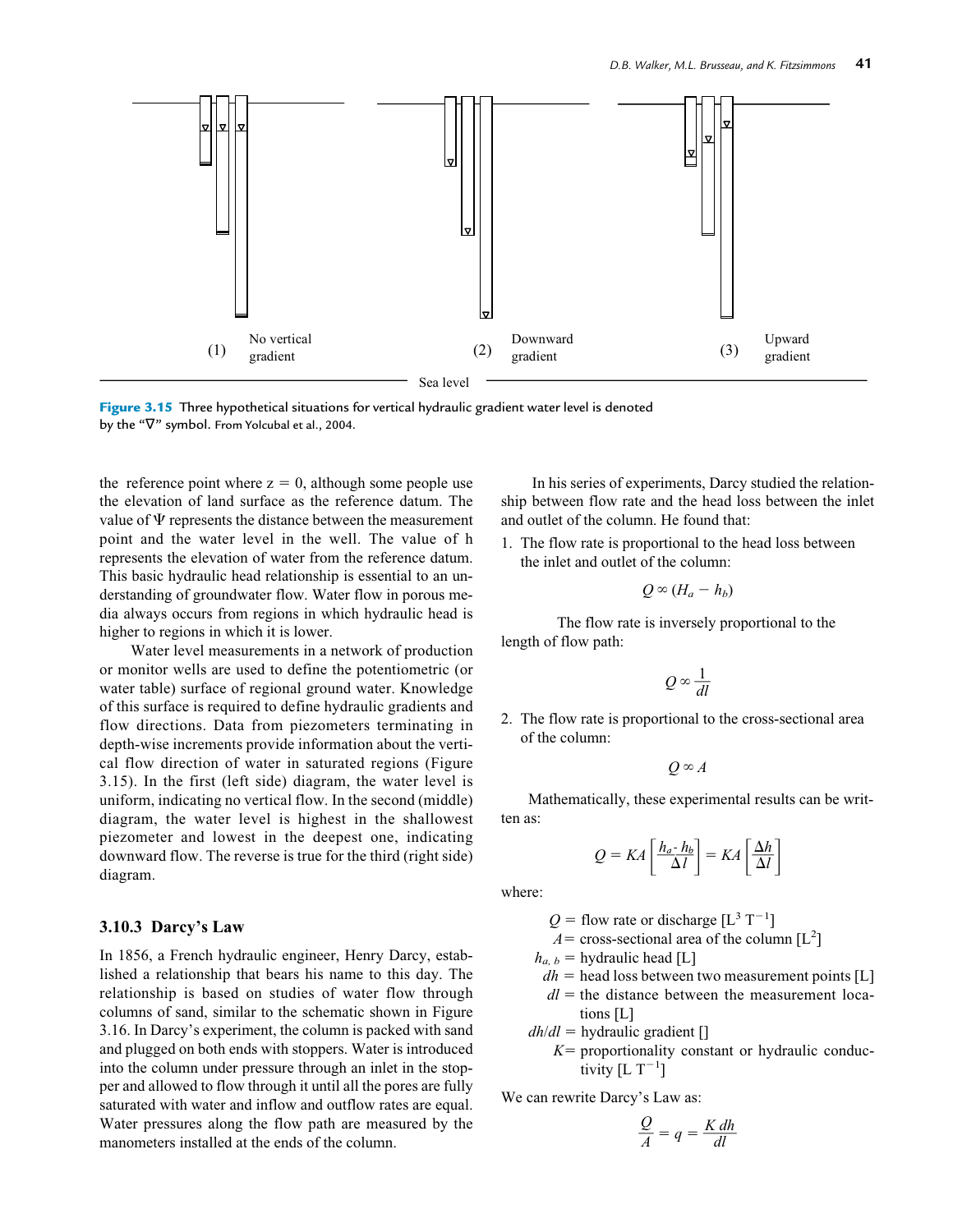

**Figure 3.16** Schematic of Darcy's experimental apparatus (original apparatus was vertically oriented). From Yolcubal et al., 2004.

where q is called specific discharge or Darcy velocity with units designated as  $[L T^{-1}]$ . This is an apparent velocity because Darcy velocity represents the total discharge over a cross-sectional area of the porous medium. Cross-sectional area includes both void and solid spaces; however, water flow occurs only in the connected pore spaces of the cross sectional area. Therefore, to determine the actual mean water velocity, specific discharge is divided by the porosity of the porous medium:  $v = q/n$ , where v is the pore-water velocity or average linear velocity. Pore-water velocity is always greater than Darcy velocity.

#### **3.10.4 Hydraulic Conductivity**

The proportionality constant in Darcy's law, which is called **hydraulic conductivity (K)** or **coefficient of permeability**, is a measure of the fluid transmitting capacity of a porous medium and is expressed as:

$$
K = \frac{k\rho g}{\mu}
$$

where:

k is the intrinsic or specific permeability  $[L^2]$  $\rho$  is the fluid density  $[M L^{-3}]$ g is the acceleration due to gravity  $[L T^{-2}]$  $\mu$  is the dynamic viscosity of the fluid [M T<sup>-1</sup> L<sup>-1</sup>] Hydraulic conductivity has a dimension of velocity  $[L T^{-1}]$ , and is usually expressed in m  $s^{-1}$ , cm  $s^{-1}$ , or m day<sup>-1</sup> in SI units, or ft  $s^{-1}$ , ft day<sup>-1</sup>, or gal day<sup>-1</sup> ft<sup>-2</sup>.

As indicated by the equation above, hydraulic conductivity depends on properties of both the fluid and porous medium. The two fluid properties are density and dynamic viscosity. Intrinsic permeability is a property that in most cases depends solely on the physical properties of the porous medium. This relationship can be illustrated using the expression called the **Hazen approximation**:

$$
k = C(d_{10})^2
$$

where:

C is a shape factor [dimensionless]  $d_{10}$  is the effective grain diameter [L]

C is a constant that represents the packing geometry, grain morphology (size and shape), and grain-size distribution of the porous medium. The value of C ranges between 45 for clays and 140 for sand. A value of  $C = 100$  is often used as an average.  $d_{10}$  is the diameter for which 10% (by weight) of the sample has grain diameters smaller than that diameter, as determined by sieve analysis. The Hazen approximation is applicable to sand with an effective mean diameter between 0.1 and 3.0 mm. Intrinsic permeability (k) has dimensions of square feet (ft<sup>2</sup>), square meter (m<sup>2</sup>), or square centimeter  $(cm<sup>2</sup>).$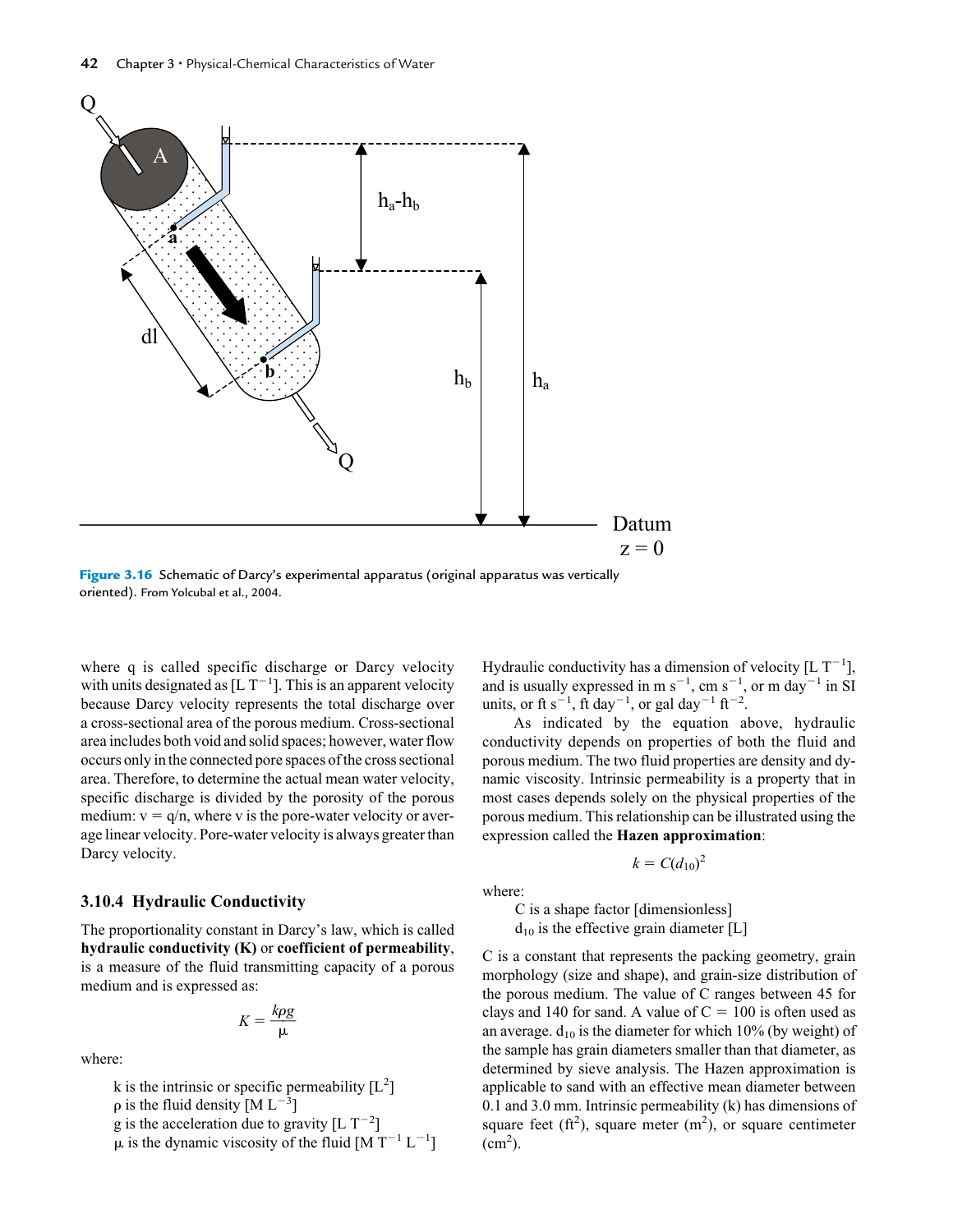As noted above, porous-media properties that control K include pore size, grain-size distribution, grain geometry, and packing of grains. Among those properties, the influence of grain size on K is dramatic, since K is linearly proportional to the square of grain diameter. The larger the grain diameter, the larger is the hydraulic conductivity. For example, hydraulic conductivity of sands ranges from  $10^{-4}$  to  $10^{-1}$  $\text{cm s}^{-1}$ , whereas the hydraulic conductivity of clays ranges from  $10^{-9}$  to  $10^{-7}$  cm s<sup>-1</sup>. The values of saturated hydraulic conductivity vary by several orders of magnitude, depending on the material. The range of values of hydraulic conductivity and intrinsic permeability for different media is illustrated in Figure 3.17.

In the vadose zone, hydraulic conductivity is not only a function of fluid and media properties, but also the soil-water content  $(\theta)$ , and is described by the following equation:

$$
K(\theta)=K k_r(\theta)
$$

where:

 $K(\theta)$  is the unsaturated hydraulic conductivity

K is the saturated hydraulic conductivity

 $k_r(\theta)$  is the relative permeability or relative hydraulic conductivity

Relative permeability is a dimensionless number that ranges between 0 and 1. The  $k_r(\theta)$  term equals 1 when all the pores are fully saturated with water, and equals 0 when the porous medium is dry. Unsaturated hydraulic conductivity is always lower than saturated hydraulic conductivity.

Unsaturated hydraulic conductivity is a function of soilwater content. As the soil-water content decreases, so does  $K(\theta)$ . In fact, a small drop in the soil-water content of a porous medium, depending upon its texture, may result in a dramatic decrease  $(e.g., 10^3, 10^6)$  in the unsaturated hydraulic conductivity. As we discussed earlier, the hydraulic conductivity of sands is always greater than that of clays for saturated porous media. However, in the vadose zone, this relationship may not always hold true. For example, during drainage of a soil, larger pores drain first and the residual water remains in the smaller pores. Since sand has larger pores than clay, it will lose a greater proportion of water for a given suction. Consequently, at relatively low soil-water contents (high suctions), most of the pores of a sand will be drained, while many for a clay will remain saturated. Therefore, the unsaturated hydraulic conductivity of a clay unit may become greater than that of a sand unit at lower soil-water contents.

Hydraulic conductivity is a critical piece of information required for evaluating aquifer performance, characterizing contaminated sites for remediation, and determining the fate and transport of contaminant plumes in subsurface environments. For example, for water management issues, one needs to know the hydraulic conductivity to calculate the water-transmitting and storage capacities of the aquifers. For remediation applications, knowledge of K distribution of contaminated soils is necessary for calculating plume velocity and travel time, to determine if the plume may reach a downgradient location of concern. Hydraulic conductivity can be measured in the laboratory as well as in the field. Laboratory measurements are performed on either disturbed or undisturbed samples that are collected in the field. Laboratory measurements are relatively inexpensive, quick, and easy to make compared to field measurements. They are often used to obtain an initial characterization of a site before on-site characterization is initiated. However, measurements made for a sample represent that specific volume of media. A single sample will rarely provide an accurate representation of the field because of the heterogeneity inherent to the subsurface. Thus, a large number of samples would usually be required to characterize the hydraulic conductivity distribution



**Figure 3.17** Hydraulic conductivity and permeability at saturation. (Adapted from Klute, A., and Dirksen, C. [1982] Methods of Soil Analysis. Part I— Physical and mineralogical methods. Soil Science Society of America, Madison, WI).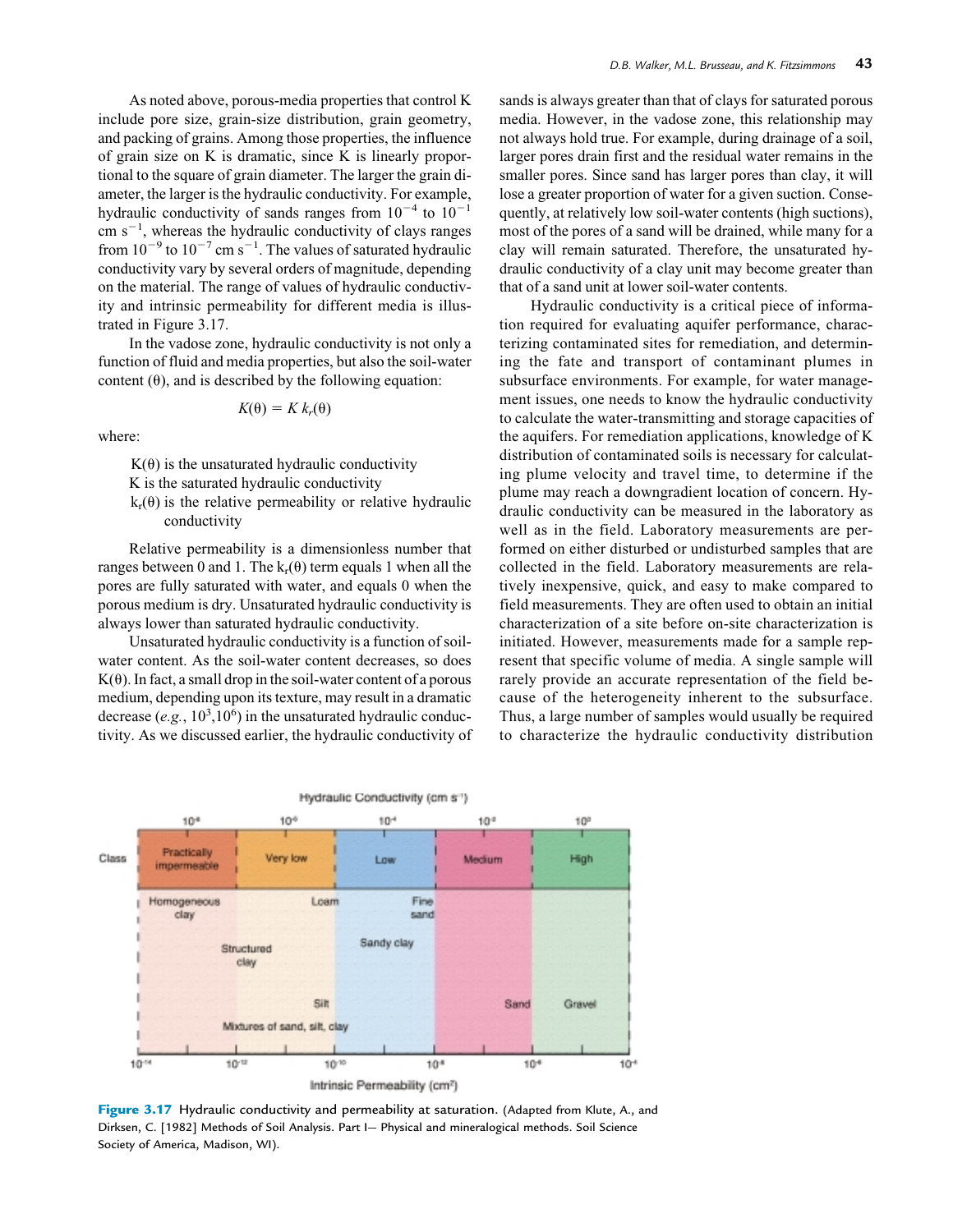present at the site. Thus, field tests, while more expensive, are generally preferred to characterize large sites.

### **3.11 A WATERSHED APPROACH**

Strictly defined, a watershed is a bound hydrologic unit where all drainages flow to a common water source. Referring back to the section on stream order, we can see that a watershed encompasses all stream orders from beginning to end. No matter where one goes on the earth (excluding the oceans), that person would be in a distinct watershed. Watersheds are usually delineated by sharp gradients and precipitation or snowmelt flows along one side of the gradient or the other, depending upon local topography and natural hydrology.

Increasingly, resource managers are using watersheds as the unit of measure for management and delineation purposes on a landscape scale. In hydrologic terms, it makes perfect sense to focus management efforts in these terms, because a land use activity in one part of a watershed often has an effect on downstream areas. The more traditional approach of addressing specific sources of pollution in a specific area has been successful in addressing problems that are readily noticeable; however, this approach has met with limited success in addressing the chronic and subtle stressors that often contribute to impairment within a watershed. A watershed framework is better able to capture these subtle changes over time.

It's important to understand that watersheds, and the organisms they contain, pay no attention to human-imposed political boundaries. Natural physical, chemical, and biological processes within watersheds provide civilizationsustaining benefits when functioning properly. Unfortunately, the same civilization to which watersheds provide these benefits is often the source of impairment and disruption of natural processes within them. Acknowledging this fact while understanding that political boundaries do exist is a necessary prerequisite toward cooperative management of the world's most precious natural resource.

While water within watersheds follows the physicochemical "laws" previously described in this chapter, watershed management is equal parts hydrology and social science. Watershed management acknowledges that humans are a part of, not separated from, watershed processes and functioning. Watershed management, as a component of ecosystem management, tries to unify communities, managers, water quality experts, and as many stakeholders as possible, with the overall goal of increasing or sustaining water quality over large geographic areas for the common good of not only affected communities, but also of the watershed itself.

This ideology is far from revolutionary, and perhaps the best definition of a watershed was by the geologist, explorer, and teacher John Wesley Powell, who stated over 100 years ago that:

"A watershed is that area of land, a bounded hydrologic system within which all living things are inextricably linked by their common water course and where, as humans settled, simple logic demanded that they become part of a community."

#### **QUESTIONS AND PROBLEMS**

- 1. A. Determine pressure head  $(\Psi)$ , elevation head (z), and hydraulic head (h) for both wells.
	- B. Calculate the hydraulic gradient.
	- C. Does groundwater flow from well #1 to #2, or from #2 to #1?



The horizontal distance between the wells is 250 meters. d. 0.006 ATM and 0.01 °C Well 1: The elevation at the ground surface is 100 m; the measured water level in the well is 40 meters below the ground surface. The well casing length is 60 m.

Well 2. The elevation at the ground surface is 115 m; the measured water level in the well is 50 meters below the ground surface. The well casing length is 80 m.

- 2. Why is hydraulic conductivity a function of the fluid as well as the porous medium? Is the conductivity for water greater than or less than that for air (for a given porous medium)?
- 3. Water has been described as a universal solvent. Describe three properties of water that account for its ability to dissolve so many types of compounds.
- 4. Describe some physical, chemical, and biological characteristics within the epilimnion and hypolimnion of a thermally stratified lake.
- 5. For the temperatures and pressures given below, determine if water will be in a solid, liquid, or gaseous state (or some combination thereof).

a. 219 ATM and 0.0000098°C

- b. 100 ATM and 100°C
- c. 1 ATM and 373°C
-